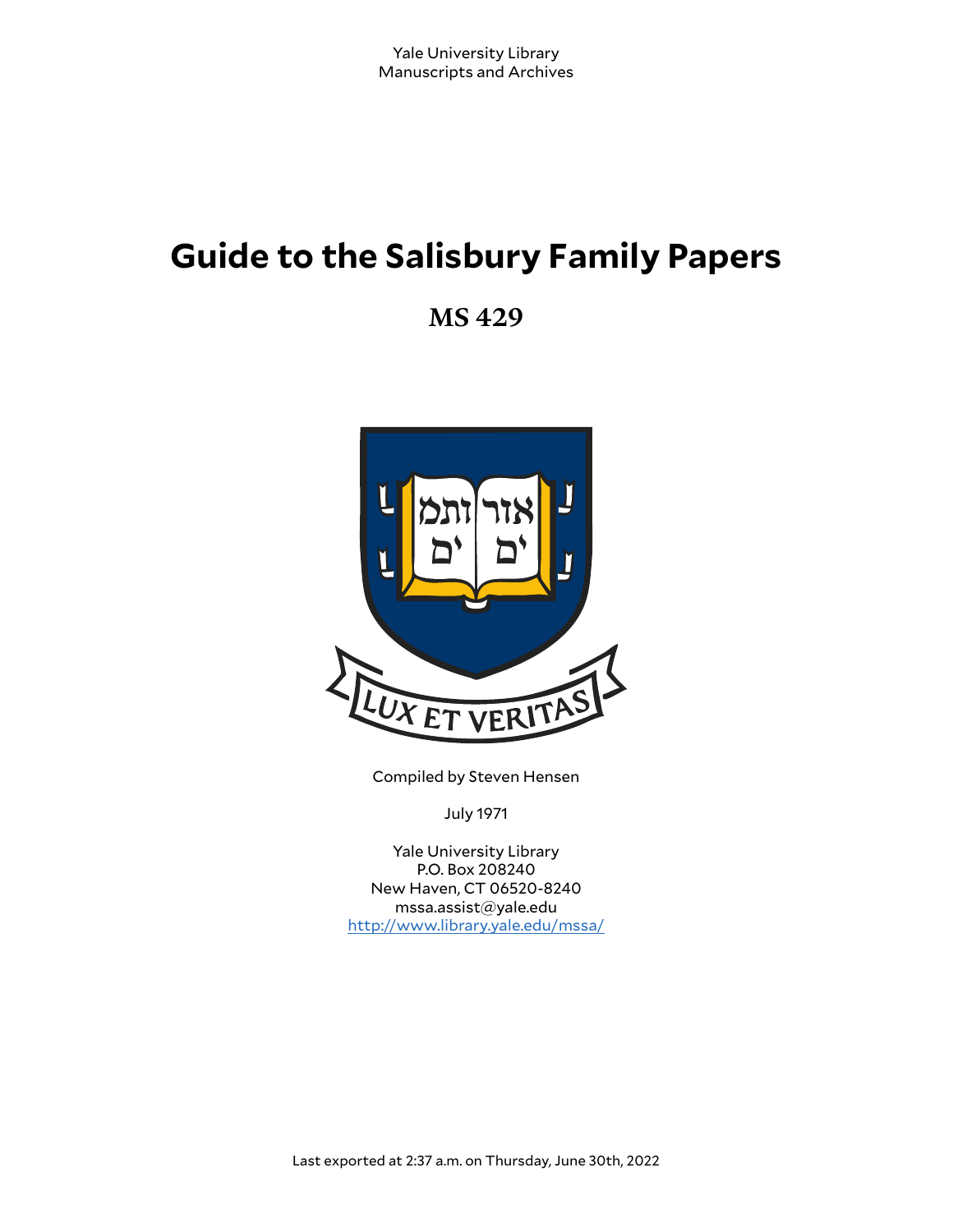# **Table of Contents**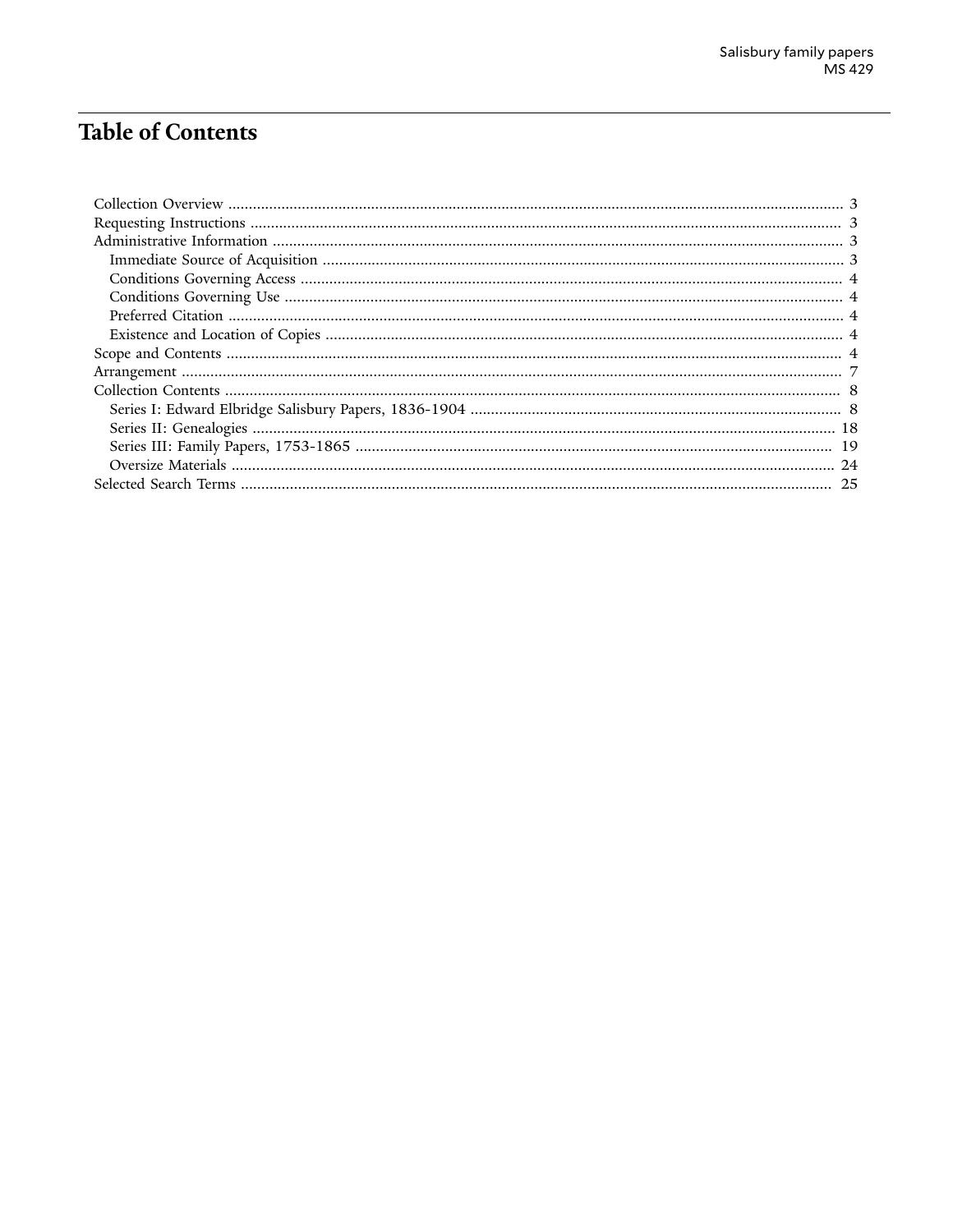### <span id="page-2-0"></span>**Collection Overview**

| <b>REPOSITORY:</b> Manuscripts and Archives |
|---------------------------------------------|
| <b>Yale University Library</b>              |
| P.O. Box 208240                             |
| New Haven, CT 06520-8240                    |
| mssa.assist@yale.edu                        |
| http://www.library.yale.edu/mssa/           |

**CALL NUMBER:** MS 429

**CREATOR:** Salisbury family

**TITLE:** Salisbury family papers

**DATES:** 1753-1904

**PHYSICAL DESCRIPTION:** 10 linear feet (14 boxes, 7 folios, 4 scrapbooks)

**LANGUAGE:** English

**SUMMARY:** The papers consist of correspondence, writings, genealogical notes, and other papers, principally of Edward Elbridge Salisbury, philologist, orientalist, and genealogist. Included are materials on various branches of Salisbury's family gathered in his genealogical research. Also included are papers and correspondence of Josiah Salisbury (1781-1826), Abigail Breese Salisbury (1780-1866), and business papers of Samuel Salisbury (1739-1818) and Stephen Salisbury (1746-1829). In addition there are also letters and papers of other family members.

**ONLINE FINDING AID:** To cite or bookmark this finding aid, please use the following link: [https://](https://hdl.handle.net/10079/fa/mssa.ms.0429) [hdl.handle.net/10079/fa/mssa.ms.0429](https://hdl.handle.net/10079/fa/mssa.ms.0429)

### <span id="page-2-1"></span>**Requesting Instructions**

To request items from this collection for use in the Manuscripts and Archives reading room, please use the request links in the HTML version of this finding aid, available at [https://hdl.handle.net/10079/fa/](https://hdl.handle.net/10079/fa/mssa.ms.0429) [mssa.ms.0429](https://hdl.handle.net/10079/fa/mssa.ms.0429).

To order reproductions from this collection, please go to [http://www.library.yale.edu/mssa/](http://www.library.yale.edu/mssa/ifr_copy_order.html) [ifr\\_copy\\_order.html.](http://www.library.yale.edu/mssa/ifr_copy_order.html) The information you will need to submit an order includes: the collection call number, collection title, series or accession number, box number, and folder number or name.

Key to the container abbreviations used in the PDF finding aid:

- b. box
- f. folder

## <span id="page-2-2"></span>**Administrative Information**

## <span id="page-2-3"></span>**Immediate Source of Acquisition**

In part, gift of Nora Livingston Heermance, 1954; previously in the possession of Laura Woolsey Heermance.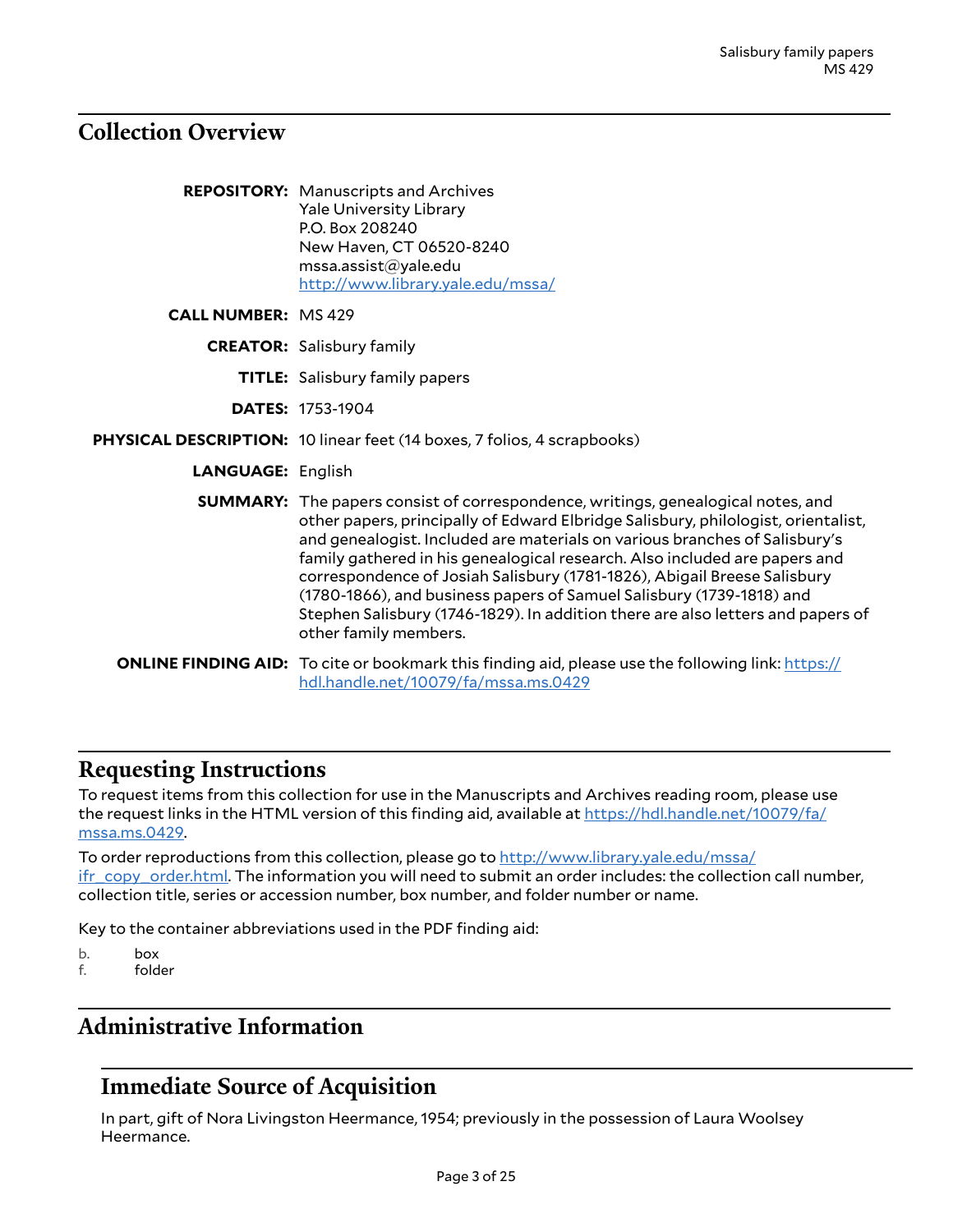# <span id="page-3-0"></span>**Conditions Governing Access**

The materials are open for research.

# <span id="page-3-1"></span>**Conditions Governing Use**

Unpublished materials authored or otherwise produced by the creator(s) of this collection are in the public domain. There are no restrictions on use. Copyright status for other collection materials is unknown. Transmission or reproduction of materials protected by U.S. Copyright Law (Title 17, U.S.C.) beyond that allowed by fair use requires the written permission of the copyright owners. Works not in the public domain cannot be commercially exploited without permission of the copyright owners. Responsibility for any use rests exclusively with the user.

# <span id="page-3-2"></span>**Preferred Citation**

Salisbury Family Papers (MS 429). Manuscripts and Archives, Yale University Library.

# <span id="page-3-3"></span>**Existence and Location of Copies**

Journals of travels in Europe by Edward Elbridge Salisbury, 1836-1839 are available on microfilm (1 reel, 35mm.) from Manuscripts and Archives, Yale University Library, at cost. Order no. HM 234.

## <span id="page-3-4"></span>**Scope and Contents**

The Salisbury Family Papers consist primarily of the papers of Edward Elbridge Salisbury and of the papers of various of his family members collected as part of his genealogical researches.

Edward Elbridge Salisbury, orientalist, philologist, teacher, and later, genealogical researcher, was born in Boston, Massachusetts on April 6, 1814, son of Josiah and Abigail (Abby) Breese Salisbury. He attended the Boston Latin School and Yale University. After graduating from Yale in 1832, he spent several years in advanced studies in New Haven paying special attention to Hebrew and the cognate languages. In 1836 he married his cousin, Abigail Salisbury Phillips, daughter of Edward Phillips of Boston, and proceeded with her to Europe, where for nearly four years he studied Oriental languages, especially Arabic with DeSacy and Garcin de Tassy in Paris, and Sanskrit with Bopp in Berlin. On his return to America in 1841 he was appointed professor of Arabic and Sanskrit at Yale, but before assuming the duties of the office he spent another year (1842-1843) in Europe studying chiefly Sanskrit in Bonn and Paris.

When he began his work at Yale in 1843 he was the only scholar of his kind in America and he led the way in opening up the field of Oriental studies and languages in this country. He was one of the early and principal supporters of the American Oriental Society (founded in 1842), contributing much time and money to its work and various publications, as well as publishing in its Journal many papers of his own on Arabic, Sanskrit, Persian cuneiform, Assyrian, and Phoenician.

In 1854 he relinquished the professorship of Sanskrit to his former pupil, William Dwight Whitney. He also donated a considerable sum of money to Yale to endow a chair and ensure its continued existence, since it had until that time been a non-remunerative position. He retained, however, the chair of Arabic until 1856.

Upon retirement, he devoted much of his time to genealogical research and writing, as well as other historical and artistic studies. With the assistance of his second wife, Evelyn McCurdy Salisbury, daughter of Judge Charles McCurdy of Lyme, Connecticut, he published in 1885 the two-volume *Family Memorials* on the Salisbury, Aldworth-Elbridge, Sewall, Pyldren-Dummer, Walley, Quincy, Gookin, Wendell, Breese, Chevalier-Anderson, and Phillips families; followed by *Family Histories and Genealogies* (5 vols., 1892) dealing with his wife's family. In addition, he also published a number of other genealogical essays and pamphlets.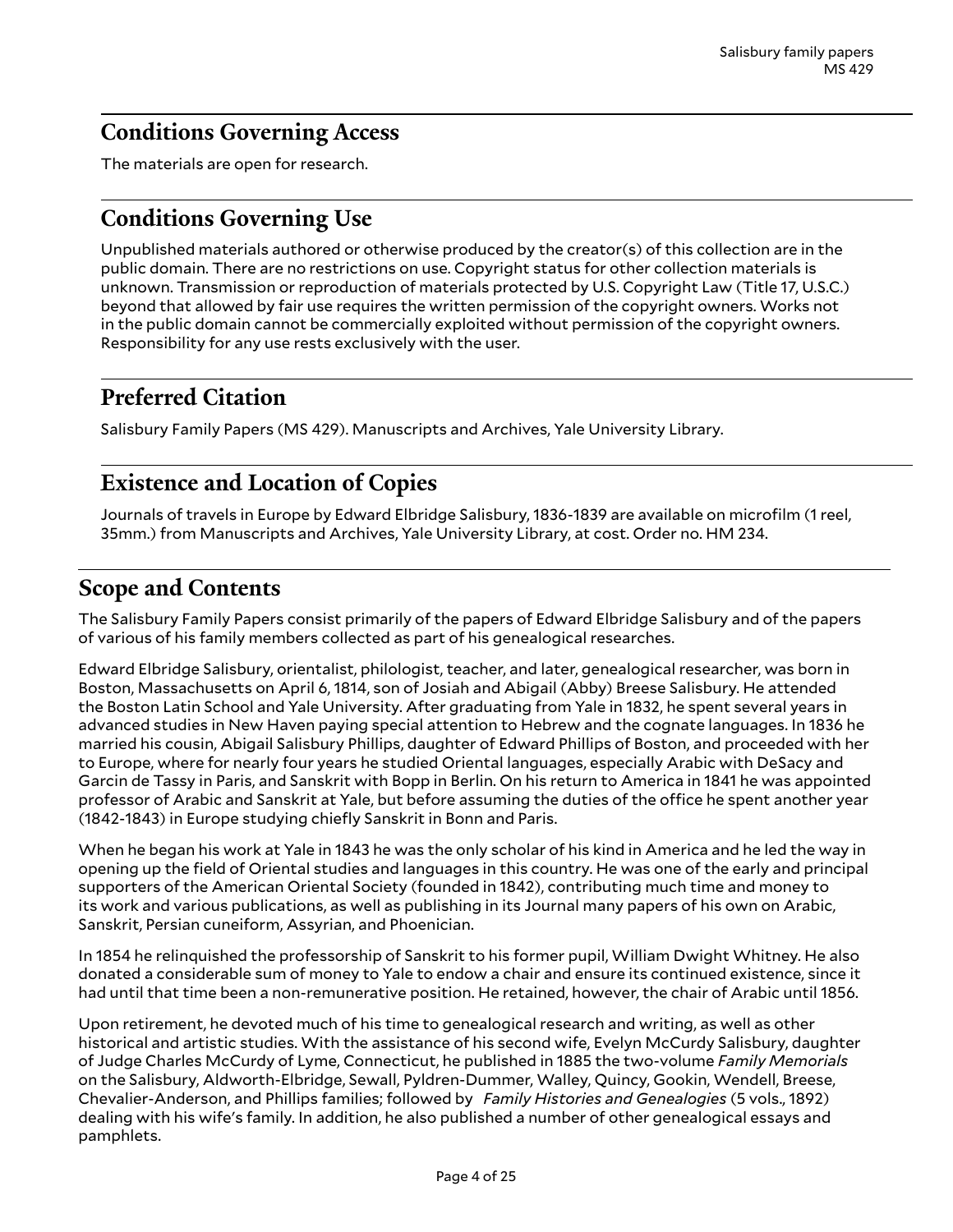Professor Salisbury was elected a member of the Société Asiatique in 1838, a corresponding member of the Imperial Academy of Sciences and Belles Lettres, Constantinople in 1855, and a corresponding member of the Deutsche Morgenlandische Gesellschaft in 1839.

Edward Elbridge Salisbury died on February 5, 1901.

Other family members whose papers figure prominently in this collection are Josiah Salisbury (1781-1826), father of Edward Elbridge Salisbury, who was a graduate of Harvard College (Class of 1798) and a merchant in the Firm of Salisbury and Cleveland in Boston; Abigail Breese Salisbury (1780-1866), mother of Edward Elbridge Salisbury and daughter of Samuel and Elizabeth Anderson Breese of Shrewsbury, New Jersey; and Samuel (1739-1818) and Stephen (1746-1829) Salisbury, merchants of Boston and father and uncle respectively of Josiah Salisbury. For other family members represented in this collection and their relationships, the user is referred to the above-mentioned *Family Memorials*(Privately Printed, 1885).

The Salisbury Family Papers are divided into three series: EDWARD ELBRIDGE SALISBURY PAPERS; GENEALOGIES; and FAMILY PAPERS.

The first series, EDWARD ELBRIDGE SALISBURY PAPERS, contains correspondence to and from Edward Elbridge Salisbury, 1836-1904, filed alphabetically by correspondent and chronologically within the separate files; a scrapbook of correspondence and other papers regarding the Salisbury Collection in the Yale University Library; a number of essays, sermons, and notes filed under "Writings" which is arranged chronologically with undated items filed at the end. This section also includes travel journals and notebooks from the period in which Salisbury was studying under Professor Bopp in Berlin. Also included in this series is a "Special File" consisting of legal and financial papers, clippings, and miscellaneous papers and fragments.

Of particular interest in the first series are the rather extensive journals kept by Salisbury from 1836-1839 when he was travelling and studying in Europe, and the notes, mentioned above, made under Professor Bopp during this same period. These last items are especially interesting since they represent some of the earliest thinking and approaches to what was then a new academic discipline, i.e., the study of Oriental languages and literature. The correspondence includes a large group of letters between Salisbury and William Dwight Whitney, Salisbury's successor at Yale and a nationally known scholar of the period (though it must parenthetically be noted that here, as elsewhere in the collection, there are very few of Salisbury's own letters preserved; the majority of the letters are incoming). Other correspondents of note represented in this series are: James Rowland Angell, Leonard Bacon, Simeon Baldwin, Samuel Giles Buckingham, Frances Bicknell Carpenter, James Dwight Dana, Timothy Dwight, Daniel Cady Eaton, Charles W. Eliot, Daniel Coit Gilman, Oliver Wendell Holmes, James Mason Hoppin, Donald Grant Mitchell, Samuel Finley Breese Morse, Charles Eliot Norton, Wendell Phillips, Noah Porter, Stephen Salisbury, Thomas Day Seymour, Benjamin Silliman, Thomas Anthony Thacher, James Hammond Trumbull, Booker T. Washington, Justin Winsor, and Theodore Dwight Woolsey. For a complete and detailed list of correspondents, see the container list for this collection.

Series II, GENEALOGIES, consists almost entirely of scrapbooks kept by Edward Elbridge Salisbury. These scrapbooks contain correspondence, clippings, documents and copies of documents, photos, and other papers all relating to his genealogical research and publications. Many of the letters in these books are simply acknowledgements from friends and relatives regarding copies of various of his publications received; others are letters answering research inquiries. For a detailed breakdown of the contents and arrangement of this section, see the Index to the Arrangement and the container list.

Series III, FAMILY PAPERS, consists of personal and business correspondence, diaries, commonplace books, notes, drawings, and other papers of various family members, collateral relatives, and ancestors of Edward Elbridge Salisbury. The series is arranged alphabetically by family member; and, in the case of larger groups of material, is further arranged alphabetically by correspondent under the general heading of the family member's name. Within the individual folder items are arranged chronologically. An exception to this arrangement is the business papers of Samuel and Stephen Salisbury, which are simply arranged in chronological order with no particular attention given to the correspondent.

Of particular interest in this series are a large group of letters between Josiah Salisbury and Stephen Salisbury, Edward's father and great-uncle respectively, many of them written while Josiah was a student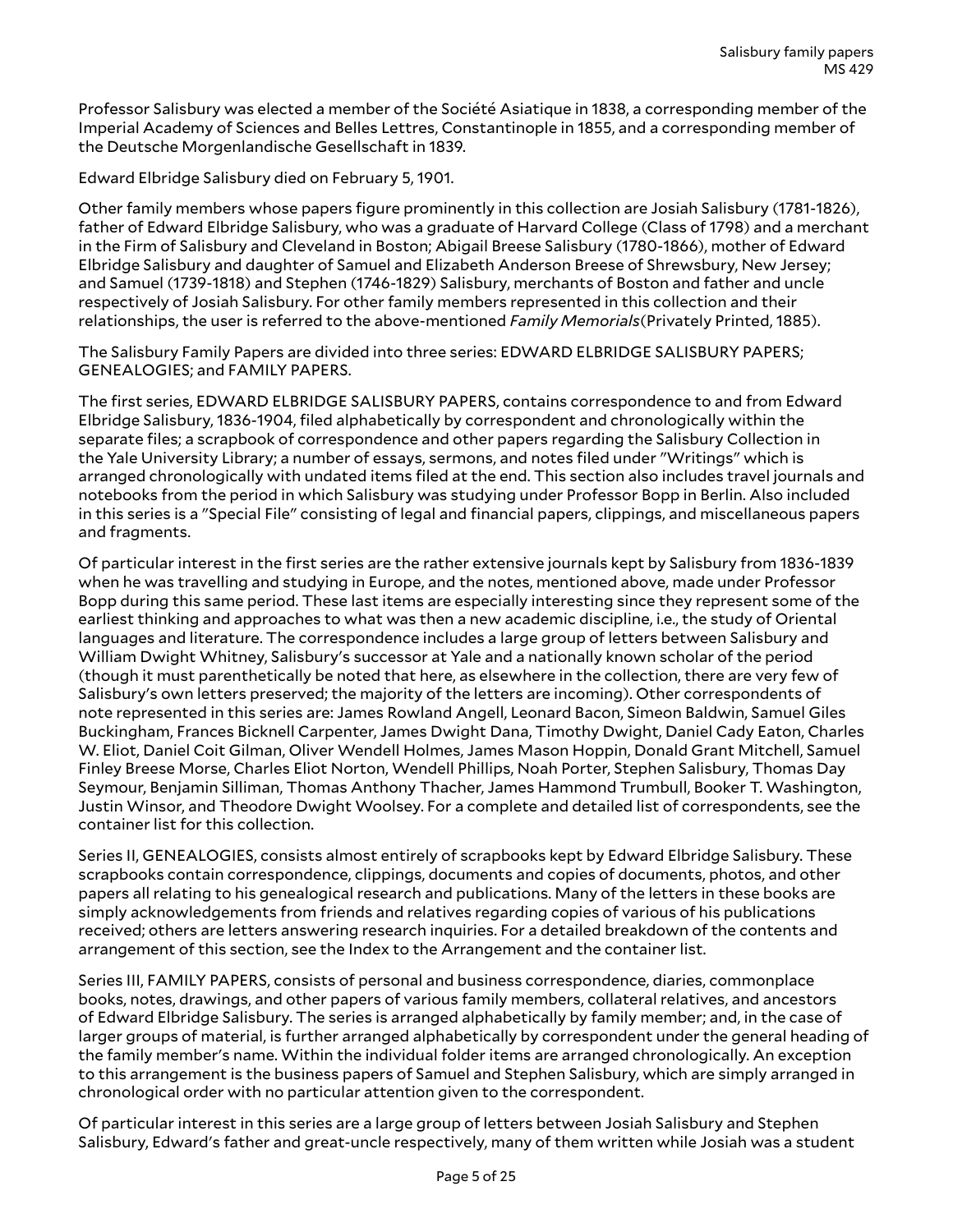at Harvard in the late 18th Century. There is also a travel journal kept by Josiah when he was touring Europe between 1800 and 1802. There is also an extensive group of business letters received by the firm of Samuel and Stephen Salisbury in Boston, 1771-1806, which throw some light on business and economic conditions in this country during and after the Revolutionary War. For a detailed listing of the contents of this series, see the Index to the Arrangement and the container list.

The Salisbury Family Papers were, in part, donated by Nora Livingston Heermance in January, 1954. They were previously in the possession of Laura Woolsey Heermance.

\* \* \* \* \*

INDEX TO THE ARRANGEMENT OF THE SALISBURY FAMILY PAPERS

#### SERIES I: EDWARD ELBRIDGE SALISBURY PAPERS

A. Correspondence: 1836-1904 (Bulk: 1870-1898)

General, A-Z

Scrapbook of correspondence and other papers re: Salisbury Collection in Yale University Library.

B. Writings: includes essays, sermons, notes and a separate file of journals and notebooks. Arranged chronologically.

C. Special Files: includes legal and financial papers, clippings, and miscellaneous other papers.

#### SERIES II: GENEALOGIES

A. Scrapbooks of correspondence, acknowledgements, extracts and copies of documents re: various of the genealogies that Edward E. Salisbury prepared and distributed (this includes correspondence from a number of people for which correpsondence files exist in Series I.).

Correspondence and documents re: the Diodati genealogy and ancestry, which includes many letters from Joseph Lemuel Chester, ca. 1874-1878. Arranged chronologically.

Correspondence and acknowledgements re: "The Griswold Family of Connecticut," ca. 1883 1885. Arranged chronologically.

Correspondence and acknowledgements re: Salisbury's "Family Memorials," mainly 1885. Arranged chronologically.

Correspondence and acknowledgements re: "Family Histories and Genealogies," (McCurdy) ca. 1892-1893. Arranged alphabetically.

Correspondence and acknowledgements re: the death of Judge McCurdy ("Memorial Volume") ca. 1891-1893.

Extracts copied from genealogies, clippings, etc.

Correspondence and documents re: Salisbury Family genealogy (Added 1972 Feb)

B. Two large bound scrapbooks marked "Genealogical Collections Edward E. Salisbury, Volume 1 & 2" contain documents, copies of documents correspondence, clippings, photos, and other papers relative to the Salisbury, Sewall, Quincy, Elbridge, Breese, Anderson, Phillips, and Bromfield families. The arrangement is imprecise, though it appears to be roughly divided by families. (Includes correspondence for which files exist in Series I.).

C. Bound scrapbook marked "Genealogical Collections, Chester Correspondence." Contains correspondence between Edward E. Salisbury and Joseph Lemuel Chester (1776-1881) on genealogical matters. Also included are documents and copies of documents obtained by Chester, who appears to have been one of Salisbury's chief researchers, ca. 1877-1882.

D. Manuscript volume "Somerby Collection of Salisbury Pedigrees"

E. Series of loose leaves containing correspondence, documents, and other papers relating to the Dummer and Quincy families (probably intended for inclusion in the above scrapbooks).

SERIES III: FAMILY PAPERS, 1753-1865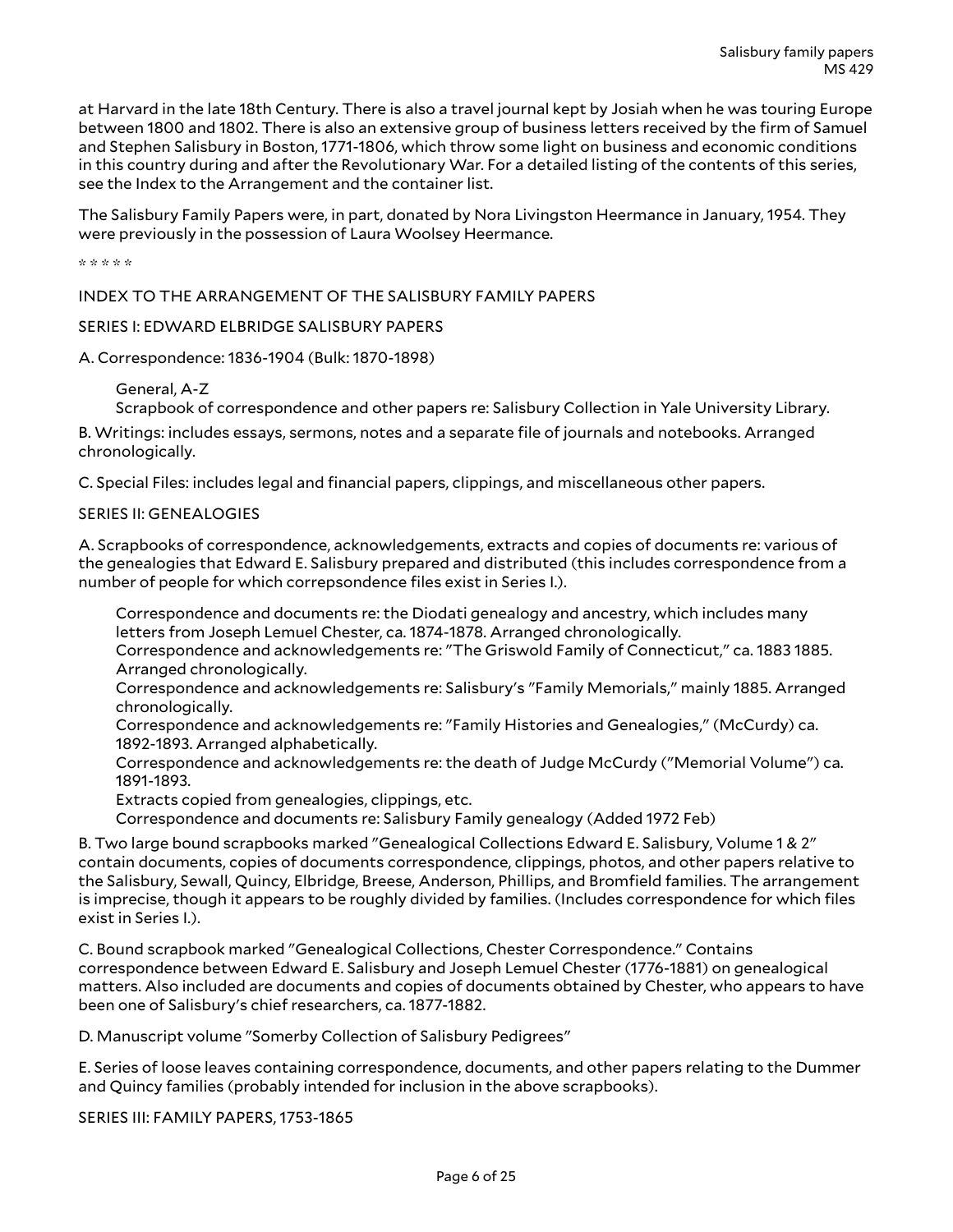A. This series is arranged alphabetically by correspondent under the name of each of the following family members:

- Elizabeth Breese Peter Chevalier Thomas Gerry Edmund Quincy Abigail Breese Salisbury° Josiah Salisbury (1734-1761) Josiah Salisbury (1781-1826)° Martha Salisbury Samuel Salisbury business firm of Samuel & Stephen Salisbury° Joseph Sewall John Tappan Sarah Waldo
- (° indicates bulk of material)

B. Six scrapbooks kept by Rebecca Salisbury on a variety of topics, but mainly on coin collecting and numismatics.

### <span id="page-6-0"></span>**Arrangement**

Arranged in three series: I. Edward Elbridge Salisbury Papers. II. Genealogies. III. Family Papers.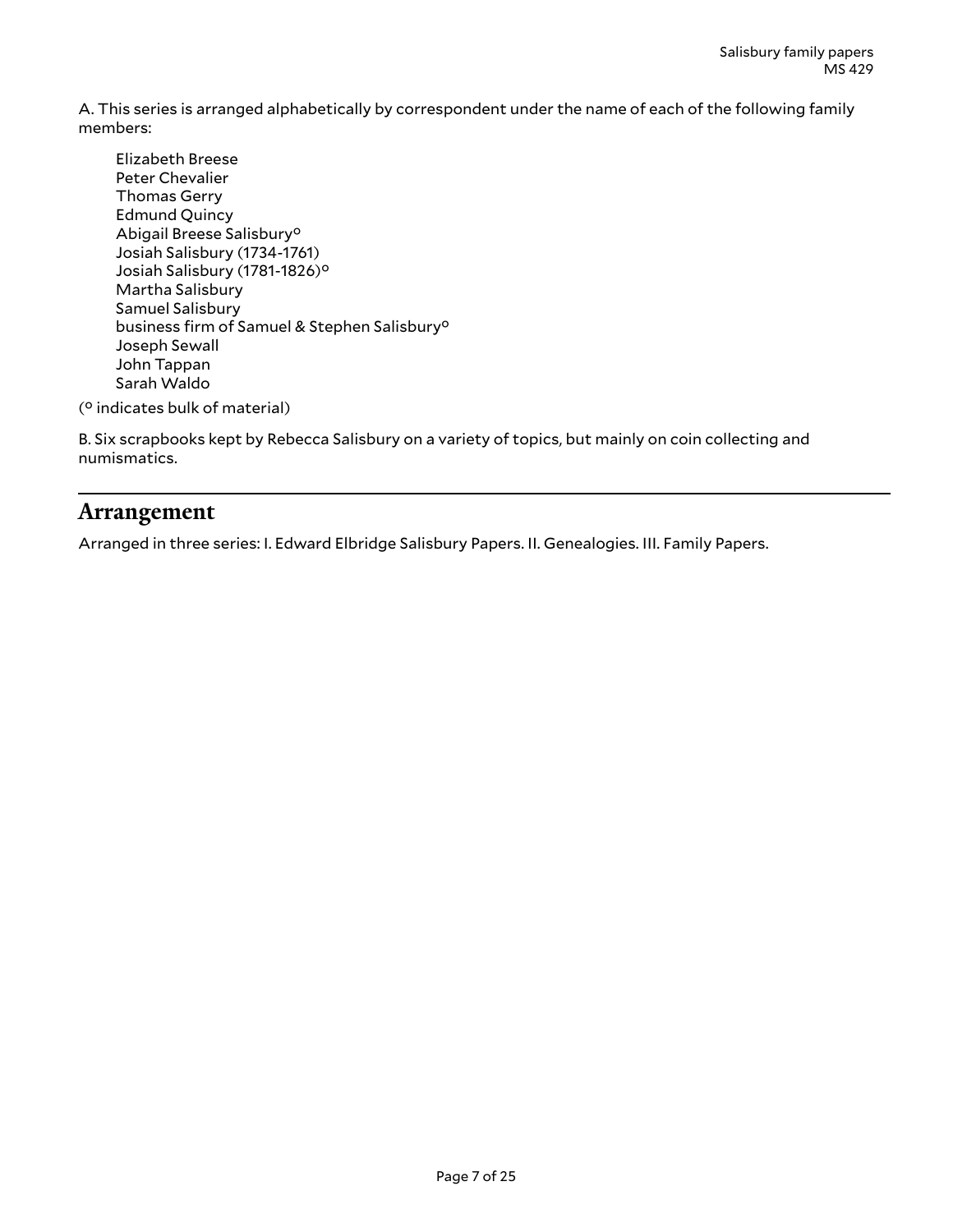# <span id="page-7-0"></span>**Collection Contents Series I: Edward Elbridge Salisbury Papers, 1836-1904**

<span id="page-7-1"></span>*(5 boxes, 1 folio)*

|              | Correspondence           |                  |
|--------------|--------------------------|------------------|
| b. 1, f. 1   | "A" - General<br>English |                  |
| b. 1, f. 2   | Aldrich, Thomas Bailey   | 1887             |
| b. 1, f. 3   | Amory, Thomas C.         | 1882             |
| b. 1, f. 4   | Andrews, W.W.            | 1889-1897        |
| b. 1, f. 5   | Angell, James R.         | 1879, undated    |
| b. 1, f. 6   | "B" - General<br>English |                  |
| b. 1, f. 7   | Bacon, Alfred R.         | 1889             |
| b. 1, f. 8   | Bacon, Benjamin W.       | 1884-1895        |
| b. 1, f. 9   | Bacon, Leonard           | 1866, 1871, 1879 |
| b. 1, f. 10  | Bacon, Nathaniel T.      | 1885             |
| b. 1, f. 11  | Bacon, William P.        | 1883             |
| b. 1, f. 12  | Baird, Charles W.        | 1883             |
| b. 1, f. 13  | Baird, Henry Martyn      | 1883             |
| b. 1, f. 14  | Baldwin, Simeon          | 1877-1894        |
| b. 1, f. 15  | Barbour, William M.      | 1884, 1886       |
| b. 1, f. 16  | Barnard, Henry           | 1890, 1898       |
| b. 1, f. 17  | Bartlett, Truman Howe    | [1866?]          |
| b. 1, f. 18  | Bell, Charles Henry      | 1884             |
| b. 1, f. 18a | Blaisdell, Daniel        | 1852             |
| b. 1, f. 19  | Blake, William P.        | 1887-1889        |
| b. 1, f. 20  | Bloomfield, Maurice      | 1898             |
| b. 1, f. 21  | Brace, C.L.              | 1883             |
| b. 1, f. 22  | Brace, Seth Collins      | 1880-1883        |
| b. 1, f. 23  | Browning, Charles H.     | 1890             |
| b. 1, f. 24  | Bruce, Philip Alexander  | 1894, 1896       |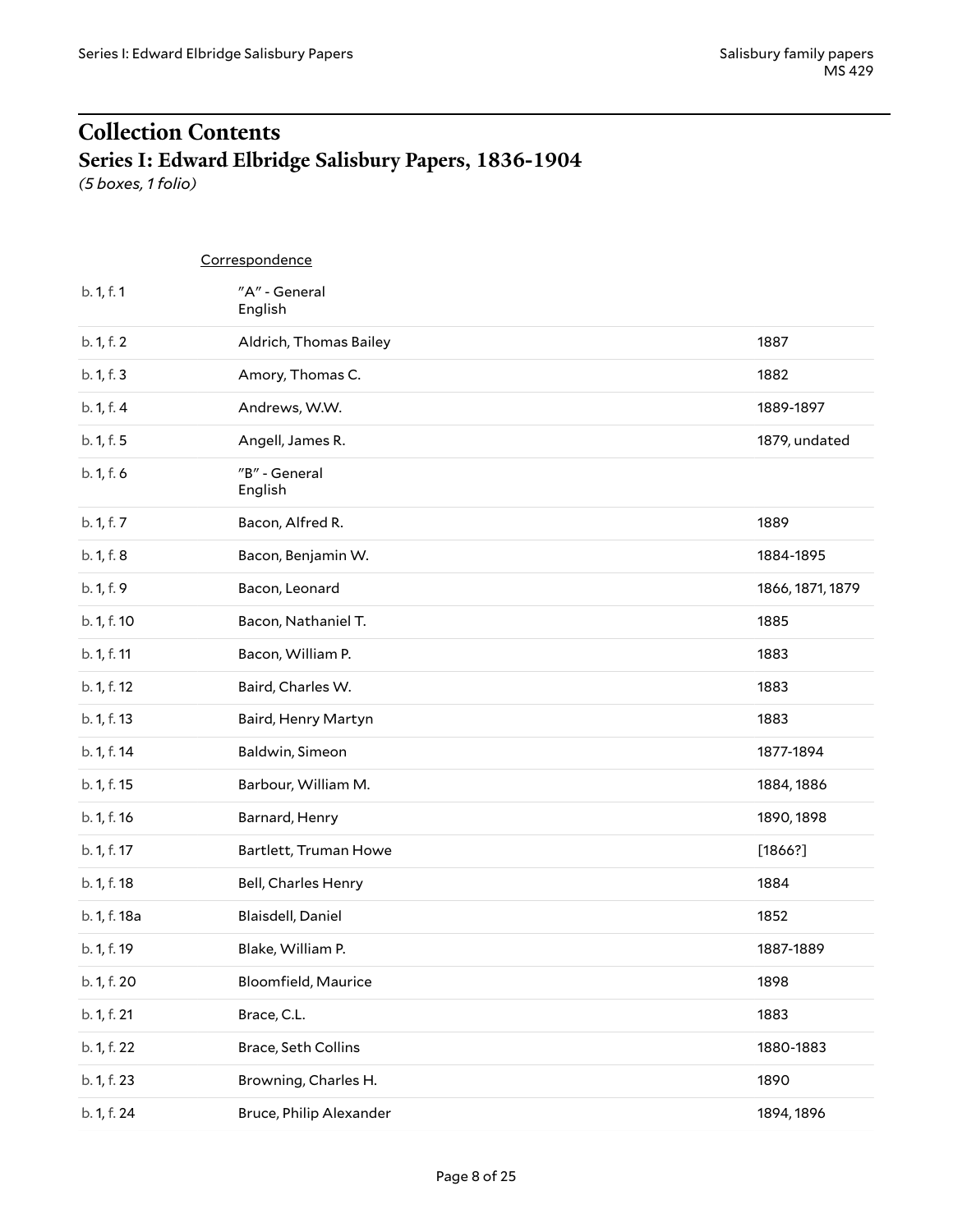| b. 1, f. 25 | Buckingham, Samuel Giles        | 1836, 1844, 1884      |
|-------------|---------------------------------|-----------------------|
| b. 1, f. 26 | Burr, Enoch Fitch               | 1876-1885             |
| b. 1, f. 27 | "C" - General<br>English        |                       |
| b. 1, f. 28 | Carpenter, Charles Carroll      | 1891                  |
| b. 1, f. 29 | Carpenter, Francis Bicknell     | 1866 - [1867?]        |
| b. 1, f. 30 | Cary, William B.                | 1881                  |
| b. 1, f. 31 | Chamberlain, Leander Trowbridge | 1880                  |
| b. 1, f. 32 | Chauncey, Charles               | 1887-1895             |
| b. 1, f. 33 | Chauncey, Elihu                 | 1883                  |
| b. 1, f. 34 | Codman, John                    | 1846                  |
| b. 1, f. 35 | Colton, Henry Martin            | 1871                  |
| b. 1, f. 36 | Cone, William Russell           | 1886                  |
| b. 1, f. 36 | Cowdrey, Samuel F               | 1866                  |
| b. 1, f. 37 | Cuyler, Theodore Ledyard        | 1886                  |
| b. 1, f. 38 | "D" - General<br>English        |                       |
| b. 1, f. 39 | Dana, Edward Salisbury          | undated               |
| b. 1, f. 40 | Dana, Henrietta S.              | 1885                  |
| b. 1, f. 41 | Dana, James Dwight              | 1870-1884             |
| b. 1, f. 42 | Dana, Richard Henry             | 1868                  |
| b. 1, f. 43 | Dātavya, Bhārata Karyalata      | 1887                  |
| b. 1, f. 44 | Davies, William Gilbert         | 1896                  |
| b. 1, f. 45 | Day, George Edward              | 1849-1895             |
| b. 1, f. 46 | Dean, John Ward                 | 1881-1897             |
| b. 1, f. 47 | Deming, Lucius Parmenius        | 1884                  |
| b. 1, f. 48 | de Peyster, Frederic James      | 1881                  |
| b. 1, f. 49 | DeWolf, James R.                | 1889                  |
| b. 1, f. 50 | Dexter, Franklin Bowditch       | 1870-1889,<br>undated |
| b. 1, f. 51 | Dexter, Stanley Walker          | 1880-1884             |
| b. 1, f. 52 | Dixwell, Epes Sargent           | 1888                  |
|             |                                 |                       |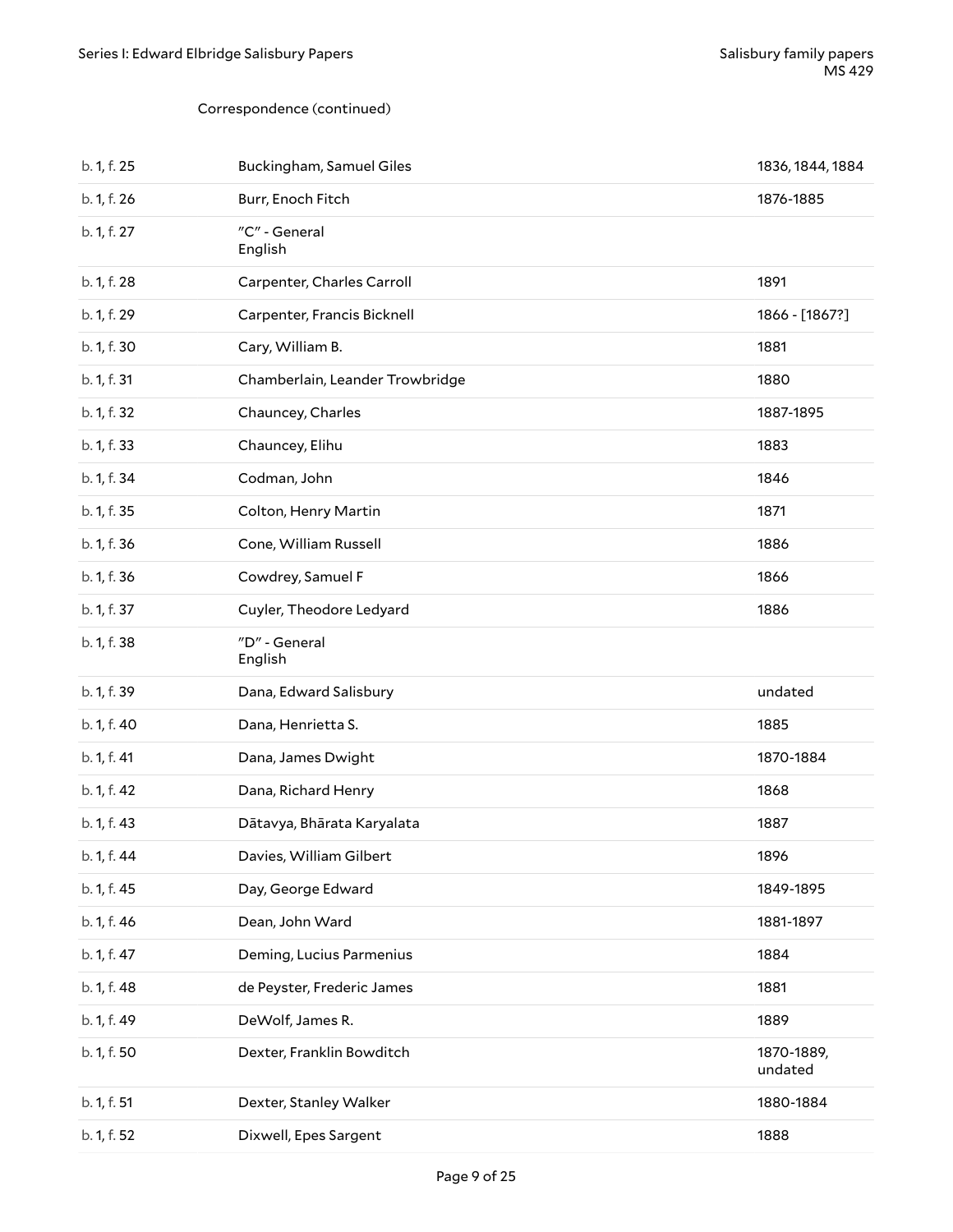| b. 1, f. 53  | Draper, Lyman Copeland            | 1884                  |
|--------------|-----------------------------------|-----------------------|
| b. 1, f. 53a | Duncan, William H.                | 1852                  |
| b. 1, f. 54  | Dwight, Timothy                   | 1874-1900             |
| b. 1, f. 55  | "E" - General<br>English          |                       |
| b. 1, f. 56  | Eaton, D. Cady                    | 1876-1891,<br>undated |
| b. 1, f. 57  | Eaton, Daniel Cady                | 1893-1894             |
| b. 1, f. 58  | Eliot, Charles William            | 1886-1892             |
| b. 1, f. 59  | Ellis, George Edward              | 1883                  |
| b. 1, f. 60  | Ely, William Davis                | 1894                  |
| b. 1, f. 61  | "F" - General<br>English          |                       |
| b. 1, f. 62  | Farnam, Charles Henry             | 1885                  |
| b. 1, f. 63  | Farnham, Henry Walcott            | 1889                  |
| b. 1, f. 64  | Farnham, William Whitman          | 1889-1898,<br>undated |
| b. 1, f. 65  | Fellowes, Richard Simpson         | 1880-1882,<br>undated |
| b. 1, f. 66  | Fisher, George Park               | 1864, 1872            |
| b. 1, f. 67  | Flagg, Charles Noel               | 1875                  |
| b. 1, f. 68  | Frazier, William                  | 1880, undated         |
| b. 2, f. 69  | "G" - General<br>English          |                       |
| b. 2, f. 70  | Gallagher, Joseph Steele          | 1844                  |
| b. 2, f. 71  | Garcin de Tassy, Joseph Héliodore | 1851, 1860            |
| b. 2, f. 72  | Gardinier, B.                     | 1839                  |
| b. 2, f. 73  | Gilbert, Samuel Dutton            | 1895                  |
| b. 2, f. 74  | Gildersleeve, Basil Lanneau       | 1881                  |
| b. 2, f. 75  | Gilman, Daniel Coit               | 1869-1899             |
| b. 2, f. 76  | Gould, Benjamin Apthorp           | 1894-1895             |
| b. 2, f. 77  | Greenleaf, Simon                  | 1845                  |
| b. 2, f. 78  | Greenough, Horatio                | 1837-1839             |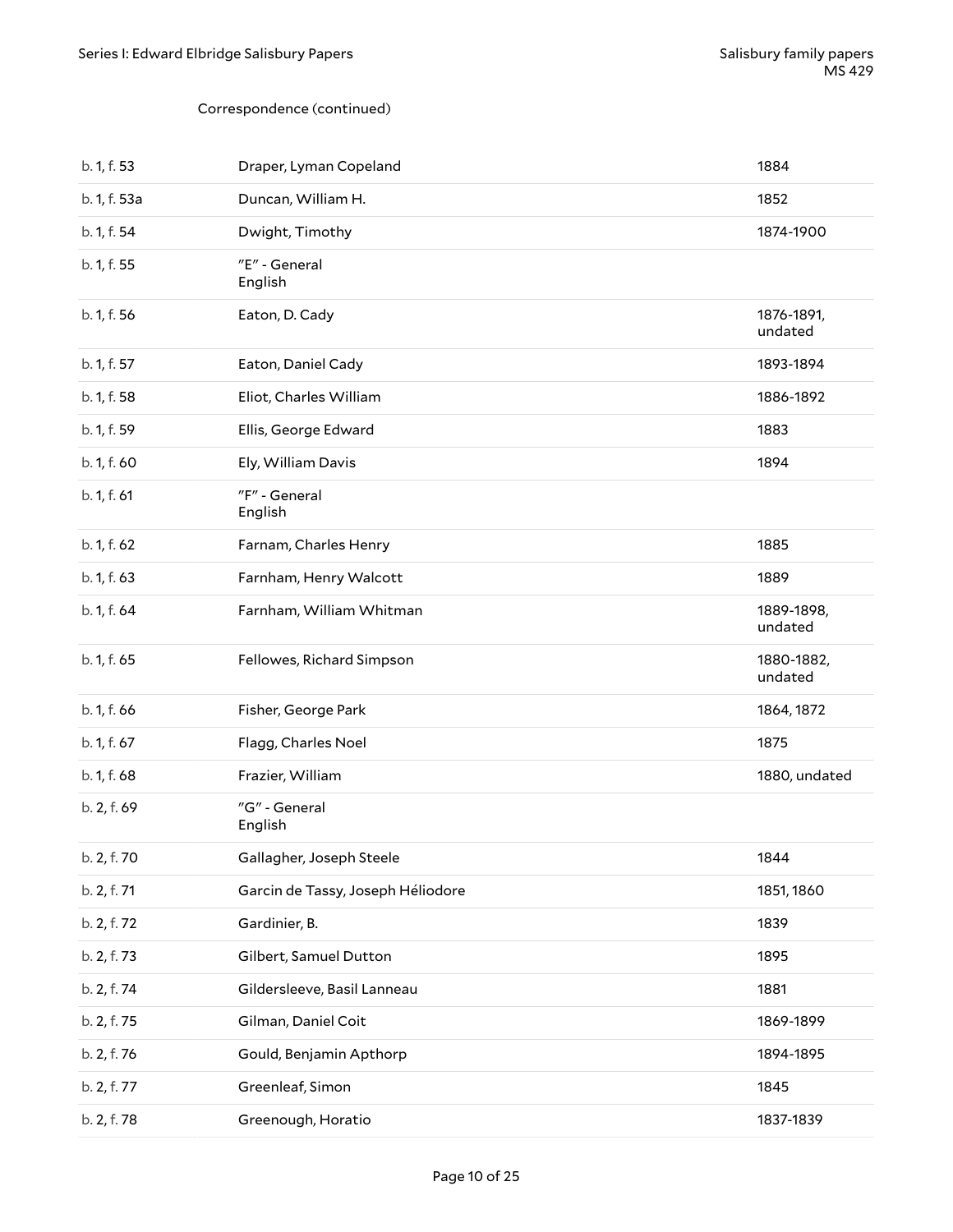| b. 2, f. 79  | Griswold, James             | 1887-1890       |
|--------------|-----------------------------|-----------------|
| b. 2, f. 80  | Griswold, Matthew           | 1885            |
| b. 2, f. 81  | Gulliver, Henry Strong      | 1897            |
| b. 2, f. 82  | "H" - General<br>English    |                 |
| b. 2, f. 83  | Hädley, James               | 1844            |
| b. 2, f. 84  | Hall, Charles Cuthbert      | 1898            |
| b. 2, f. 85  | Hall, Charles Samuel        | 1888            |
| b. 2, f. 85a | Hasley, J. Maclean          | 1887            |
| b. 2, f. 86  | Hannah, George              | 1884            |
| b. 2, f. 87  | Harper, Joseph Wesley       | 1877            |
| b. 2, f. 88  | Harper and Brothers         | 1877            |
| b. 2, f. 89  | Harris, Samuel              | 1889            |
| b. 2, f. 90  | Harrison, [Hart] Lynde      | 1890            |
| b. 2, f. 91  | Hawley, Joseph Roswell      | 1885, 1889      |
| b. 2, f. 92  | Herrick, Edward C.          | 1856-1857       |
| b. 2, f. 93  | Higginson, Thomas Wentworth | 1884            |
| b. 2, f. 94  | Hill, Hamilton Andrews      | 1885-1893       |
| b. 2, f. 95  | Hoadley, Charles Jeremy     | 1888            |
| b. 2, f. 96  | Hoar, George Frisbie        | 1894            |
| b. 2, f. 97  | Hoisington, H.R.            | 1891            |
| b. 2, f. 98  | Hoit, Albert Gallatin       | 1853            |
| b. 2, f. 99  | Holmes, Oliver Wendell      | 1877, 1884-1885 |
| b. 2, f. 100 | Honey, Frederic Robertson   | 1877            |
| b. 2, f. 101 | Hooker, John                | 1891            |
| b. 2, f. 102 | Hopkins, E. Washburn        | 1895-1897       |
| b. 2, f. 103 | Hoppin, Benjamin            | 1895            |
| b. 2, f. 104 | Hoppin, James Mason         | 1877-1905       |
| b. 2, f. 105 | Hoppin, Mary Deming         | 1885-1897       |
| b. 2, f. 106 | Hoppin, William Jones       | 1880-1882       |
| b. 2, f. 107 | Howard, Joseph Jackson      | 1884-1887       |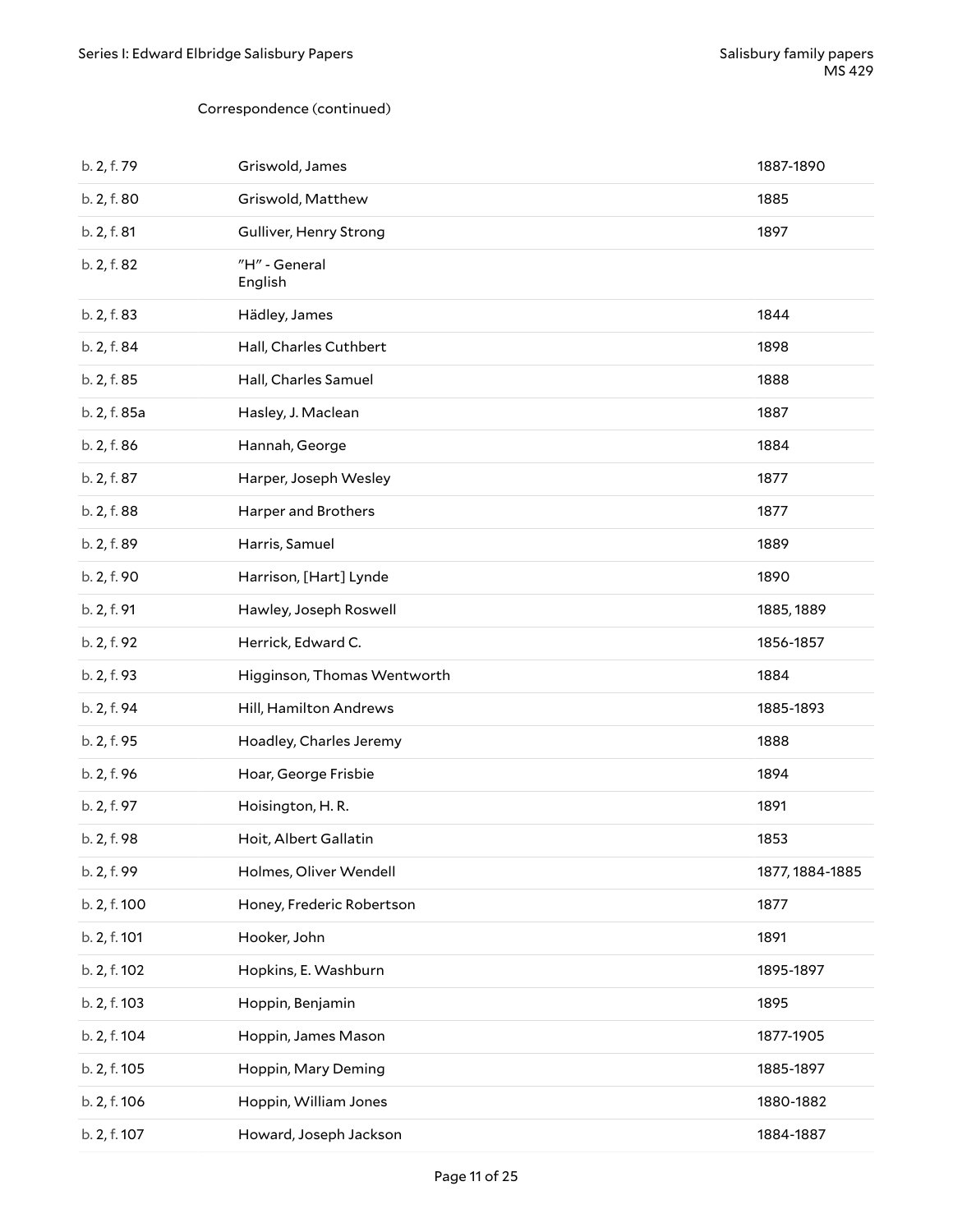| b. 2, f. 107a | Humboldt, Alexander Freiherr von | undated               |
|---------------|----------------------------------|-----------------------|
| b. 2, f. 108  | Huntington, Daniel               | 1866                  |
| b. 2, f. 109  | "J" - General<br>English         |                       |
| b. 2, f. 110  | Jackson, Samuel Macaulay         | undated               |
| b. 2, f. 111  | Keep, Robert Porter              | 1884                  |
| b. 2, f. 112  | Kimball, James William           | 1882, 1884            |
| b. 2, f. 113  | Kingsbury, Frederic John         | 1877                  |
| b. 2, f. 114  | Kingsley, Henry Coit             | 1862-1885,<br>undated |
| b. 2, f. 115  | Kingsley, James Luce             | 1845                  |
| b. 2, f. 116  | Kingsley, William Lathrop        | 1884-1890             |
| b. 2, f. 117  | "L" - General<br>English         |                       |
| b. 2, f. 118  | Lamb, Martha J.                  | 1876-1892             |
| b. 2, f. 119  | Lanman, Charles Rockwell         | 1888-1898             |
| b. 2, f. 120  | Lee, William H.                  | 1893                  |
| b. 2, f. 121  | Leverett, Josiah Salisbury       | 1882                  |
| b. 2, f. 122  | Loomis, Dwight                   | 1894-1895             |
| b. 2, f. 123  | Loomis, Elias                    | 1837                  |
| b. 2, f. 124  | Lord, Theodore Akerly            | 1889                  |
| b. 2, f. 125  | Low, Seth                        | 1893                  |
| b. 2, f. 126  | "M" - General<br>English         |                       |
| b. 2, f. 127  | McCurdy, Charles Johnson         | 1876                  |
| b. 2, f. 128  | McCurdy, George Grant            | 1894                  |
| b. 2, f. 129  | McCurdy, James Frederick         | 1882-1896             |
| b. 2, f. 130  | Malin, William G.                | 1848-1865             |
| b. 2, f. 131  | Manso, E. Th.                    | 1839                  |
| b. 2, f. 132  | Minot, William                   | 1858, 1873            |
| b. 2, f. 133  | Mitchell, Donald Grant           | 1877-1892             |
| b. 2, f. 134  | Mixter, William Gilbert          | 1890                  |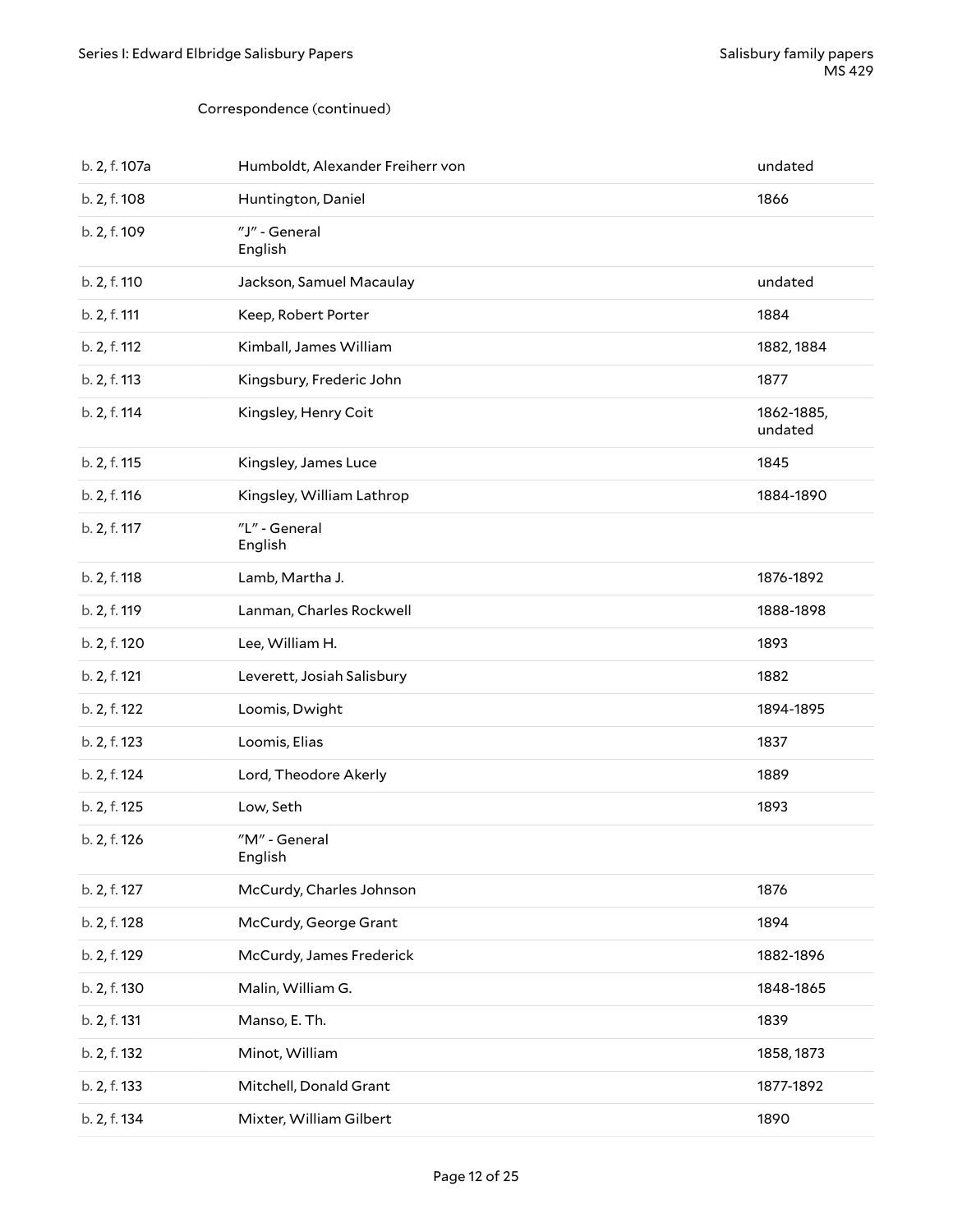| b. 2, f. 135  | Moody, Dwight Lyman         | undated    |
|---------------|-----------------------------|------------|
| b. 2, f. 136  | Moore, George Foot          | 1889, 1897 |
| b. 2, f. 137  | Morse, Gardner              | 1872       |
| b. 2, f. 138  | Morse, Richard Cary         | 1850       |
| b. 2, f. 139  | Morse, Samuel Finley Breese | 1865       |
| b. 2, f. 140  | Morse, Sidney Edwards       | 1865       |
| b. 2, f. 141  | Morse, William Henry        | 1896       |
| b. 2, f. 142  | Munger, Theodore Thornton   | 1886       |
| b. 3, f. 143  | "N" - General<br>English    |            |
| b. 3, f. 144  | Newton, Hubert Anson        | 1889-1892  |
| b. 3, f. 145  | Nichols, Alfred Bull        | 1878       |
| b. 3, f. 146  | Niemeyer, John Henry        | 1877       |
| b. 3, f. 147  | Northrop, Birdsey Grant     | 1882 1897  |
| b. 3, f. 148  | Norton, Charles Eliot       | 1877-1878  |
| b. 3, f. 149  | Oertel, Hanns               | 1897       |
| b. 3, f. 150  | Ogden, David Judson         | 1882       |
| b. 3, f. 151  | Oliver, Fitch Edward        | 1891       |
| b. 3, f. 152  | Osborne, Arthur Dimon       | 1892       |
| b. 3, f. 153  | "P" - General<br>English    |            |
| b. 3, f. 154  | Packard, Lewis Richard      | 1883       |
| b. 3, f. 155  | Park, Edwards Amasa         | 1846       |
| b. 3, f. 156  | Parker, Peter               | 1841, 1845 |
| b. 3, f. 157  | Peabody, Andrew Preston     | 1891       |
| b. 3, f. 158  | Peck, Tracy                 | 1898       |
| b. 3, f. 159  | Percival, J.G.              | 1846       |
| b. 3, f. 160  | Perkins, Charles Callahan   | undated    |
| b. 3, f. 161  | Phelps, Edward John         | 1886, 1891 |
| b. 3, f. 162  | Phillips, Andrew Wheeler    | 1895       |
| b. 3, f. 162a | Phillips, Jonathan          | 1835       |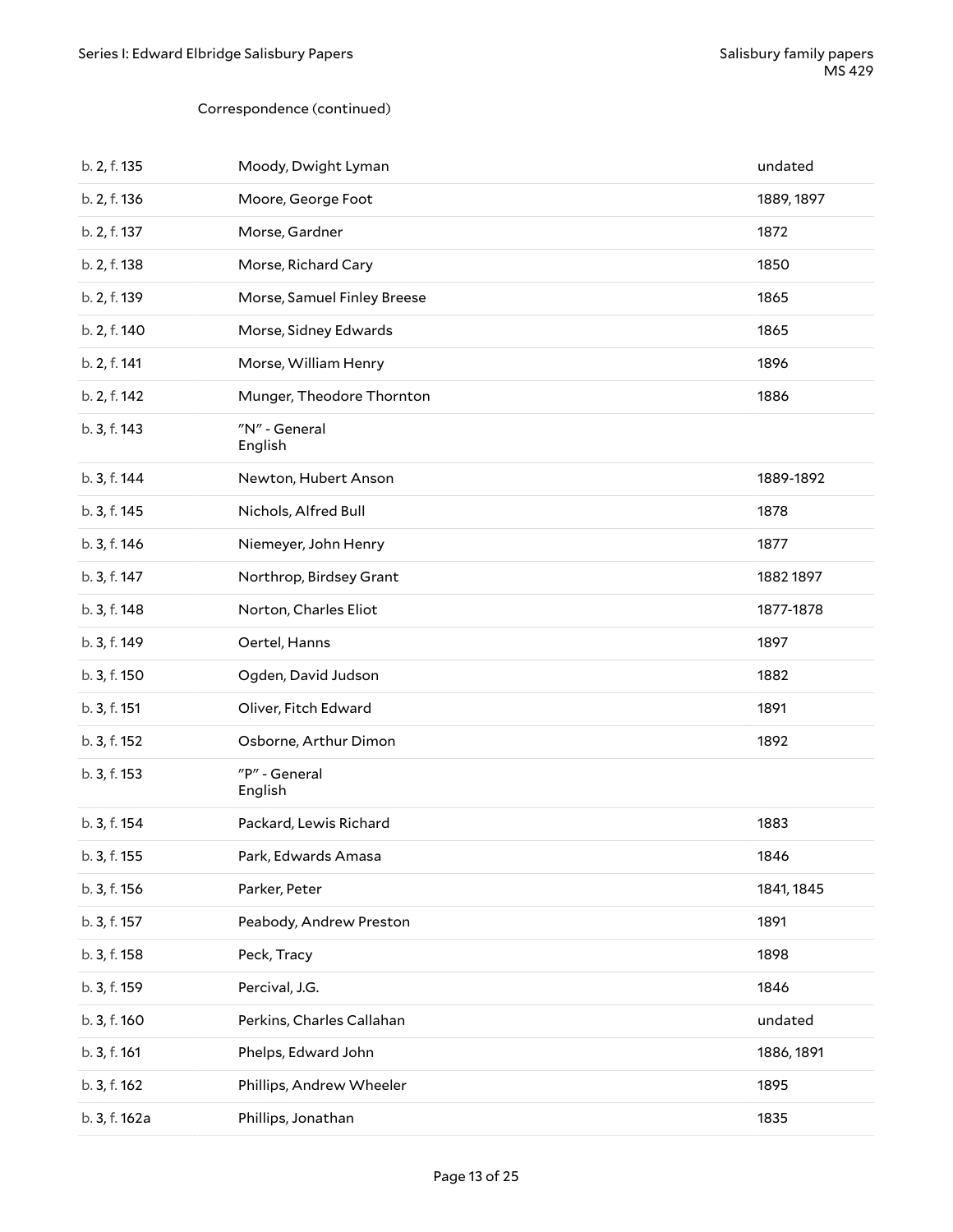| b. 3, f. 163  | Phillips, Wendell              | 1876, 1878 |
|---------------|--------------------------------|------------|
| b. 3, f. 163a | Pierce, John T.                | 1833       |
| b. 3, f. 164  | Poor, Daniel                   | 1853       |
| b. 3, f. 165  | Porter, John Addison           | 1866       |
| b. 3, f. 166  | Porter, Noah                   | 1870-1889  |
| b. 3, f. 167  | Quincy, Josiah                 | 1848       |
| b. 3, f. 168  | Quincy, Martha A.              | 1865       |
| b. 3, f. 169  | "R" - General<br>English       |            |
| b. 3, f. 170  | Robins, John Purnell           | 1833, 1835 |
| b. 3, f. 171  | Rockwell, Julius               | 1869-1880  |
| b. 3, f. 172  | Rodman, William Woodbridge     | 1887-1895  |
| b. 3, f. 173  | "S" - General<br>English       |            |
| b. 3, f. 173a | Salisbury, Abigail Breese      | 1836       |
| b. 3, f. 173b | Salisbury, Samuel              | 1843       |
| b. 3, f. 174  | Salisbury, Stephen (1798-1884) | 1844-1884  |
| b. 3, f. 175  | Salisbury, Stephen (1835-1905) | 1880-1894  |
| b. 3, f. 176  | Salisbury, Waldo               | 1877       |
| b. 3, f. 177  | Schele deVere, Maximilian      | 1846-1877  |
| b. 3, f. 178  | Settle, William                | 1873       |
| b. 3, f. 179  | Seymour, Thomas Day            | 1884-1895  |
| b. 3, f. 180  | Short, Charles                 | 1874       |
| b. 3, f. 181  | Silliman, Benjamin             | 1877-1882  |
| b. 3, f. 182  | Silliman, Benjamin Douglas     | 1896       |
| b. 3, f. 183  | Singleton, Esther              | 1901       |
| b. 3, f. 184  | Smith, Joel Sumner             | 1892       |
| b. 3, f. 185  | Sohier, William Davies         | 1829-1860  |
| b. 3, f. 186  | Starr, Nathaniel Winthrop      | 1883       |
| b. 3, f. 187  | Steitz, Anna (de Wette)        | 1875       |
| b. 3, f. 188  | Stiles, Henry R.               | 1893       |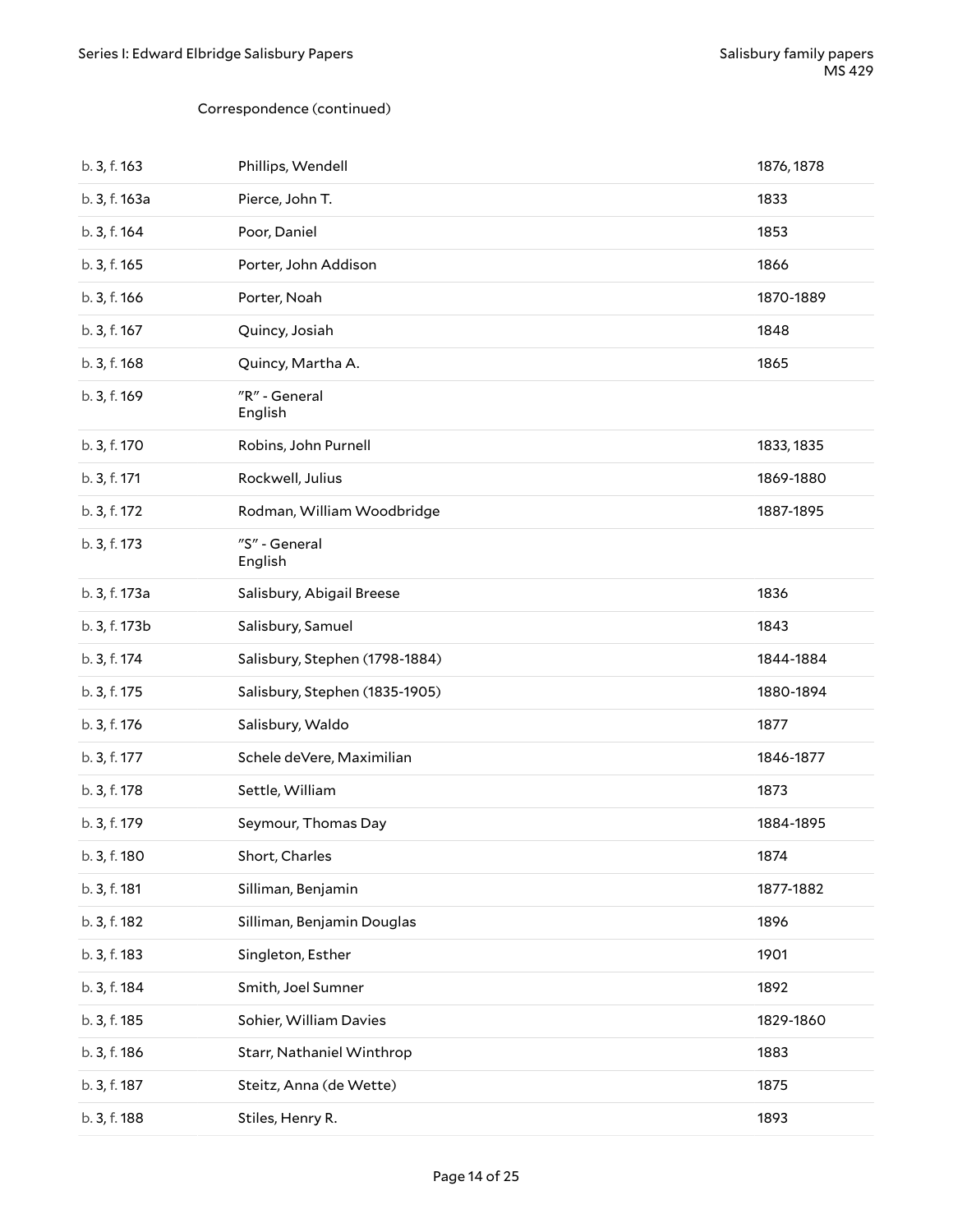| b. 3, f. 189 | Stillé, Alfred                | 1887-1888  |
|--------------|-------------------------------|------------|
| b. 3, f. 190 | Stoeckel, Gustave Jacob       | 1889       |
| b. 3, f. 191 | Tappan, F.H.                  | 1895       |
| b. 3, f. 192 | Tappan, John                  | 1877       |
| b. 3, f. 193 | Thacher, Thomas Anthony       | 1866-1886  |
| b. 3, f. 194 | Thompson, Frederick D.        | 1892       |
| b. 3, f. 195 | Ticknor, George               | 1870       |
| b. 3, f. 196 | Tracy, Charles                | 1880       |
| b. 3, f. 197 | Train, Abner Leavenworth      | n.y.       |
| b. 3, f. 198 | Trumbull, James Hammond       | 1874-1888  |
| b. 3, f. 199 | Tyler, Moses Coit             | 1878-1897  |
| b. 3, f. 200 | Van Name, Addison             | 1870-1895  |
| b. 3, f. 201 | Vespre, Francis               | 1837       |
| b. 4, f. 202 | Waite, Morrison Remick        | 1881-1885  |
| b. 4, f. 203 | Walker, George Leon           | 1889-1891  |
| b. 4, f. 204 | Wally, Henshaw B.             | 1883       |
| b. 4, f. 205 | Ward, William Hayes           | 1898       |
| b. 4, f. 206 | Ware, William Robert          | 1889       |
| b. 4, f. 207 | Washington, Booker Taliaferro | 1901, 1904 |
| b. 4, f. 208 | Weber, Prof.                  | 1843       |
| b. 4, f. 209 | Weir, John Ferguson           | 1871-1895  |
| b. 4, f. 210 | Wetmore, George Peabody       | 1893       |
| b. 4, f. 211 | Wheeler, Arthur Martin        | 1877-1888  |
| b. 4, f. 212 | White, Henry                  | 1873       |
| b. 4, f. 213 | White, James T. and Co.       | 1896       |
| b. 4, f. 214 | Whitney, Elizabeth B.         | [1895?]    |
| b. 4, f. 215 | Whitney, William Dwight       | 1851-1893  |
| b. 4, f. 216 | Willcox, David                | 1893       |
| b. 4, f. 217 | Winslow, William Copley       | 1886       |
| b. 4, f. 218 | Winsor, Justin                | 1886       |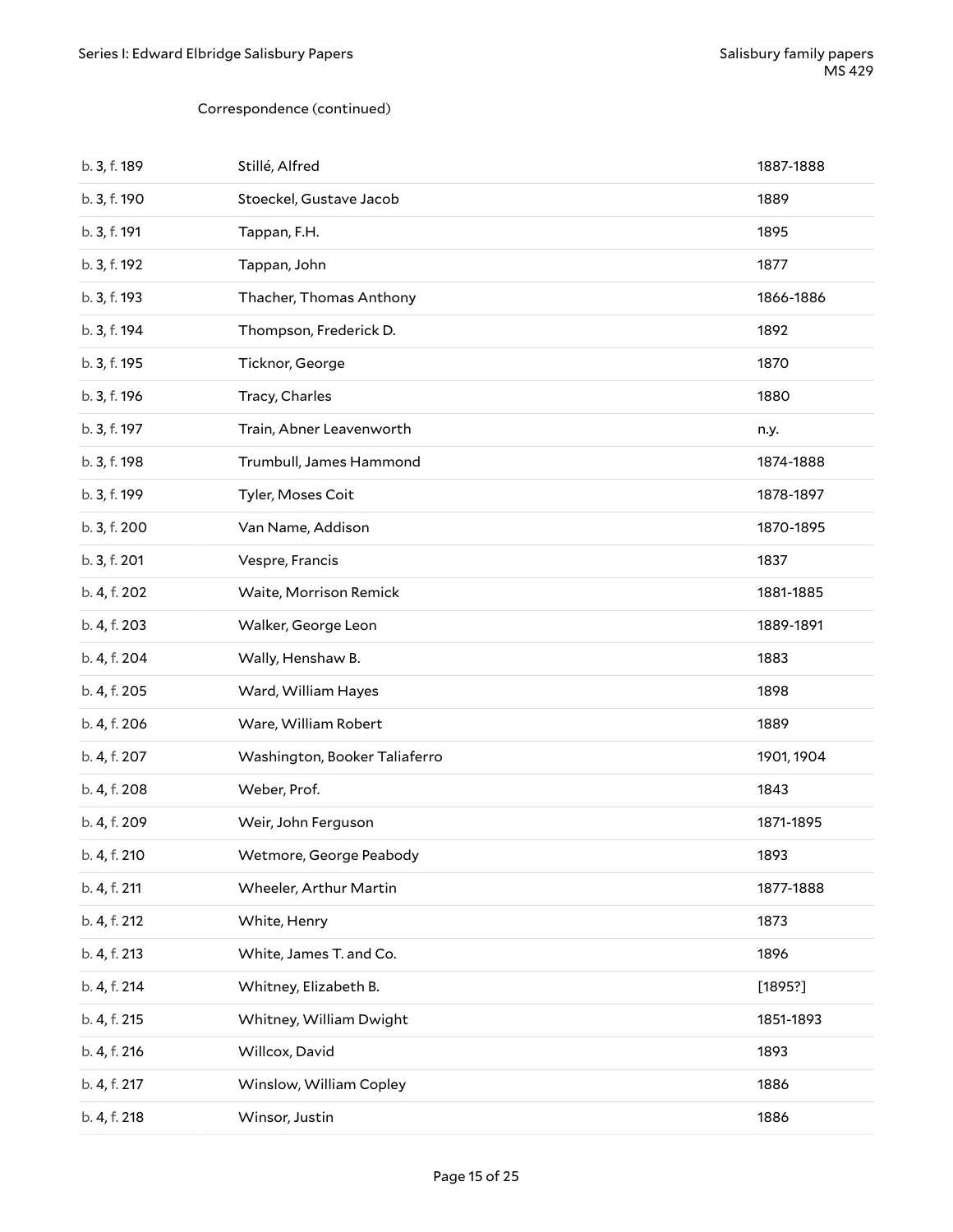| b. 4, f. 219 | Winthrop, Charles Archibald                                                                                   | 1880                  |
|--------------|---------------------------------------------------------------------------------------------------------------|-----------------------|
| b. 4, f. 220 | Winthrop, Robert Charles (1809-1894)                                                                          | 1890                  |
| b. 4, f. 221 | Winthrop, Robert Charles (1834-1905)                                                                          | 1890                  |
| b. 4, f. 222 | Woodbridge, William Channing                                                                                  | 1844                  |
| b. 4, f. 223 | Woodbury, Charles                                                                                             | 1896                  |
| b. 4, f. 224 | Woolsey, Elizabeth Martha (Salisbury)                                                                         | 1845-1846             |
| b. 4, f. 225 | Woolsey, Theodore Dwight                                                                                      | 1845-1886,<br>undated |
| b. 4, f. 226 | Young, Mason                                                                                                  | 1877                  |
| b. 4, f. 227 | Unidentified                                                                                                  |                       |
| b. 4, f. 228 | Correspondence scrapbook re: Salisbury Collection in Yale University Library                                  |                       |
|              | <b>Writings</b>                                                                                               |                       |
| b. 4, f. 229 | notes on a Journey to the South from New Haven, Conn.                                                         | 1831 May 4            |
| b. 4, f. 230 | "On Classical and Modern Literature"<br>English                                                               | 1831 June 22          |
| b. 4, f. 231 | "The Perversion of Feelings"<br>English                                                                       | 1834 June             |
| b. 4, f. 232 | Address on religion and society                                                                               | 1834 December         |
| b. 4, f. 233 | Address regarding rebuilding of Yale campus                                                                   | $[ca. 1884-1886?]$    |
| b. 4, f. 234 | A Genealogical Study on the Descent of John Salisbury of Boston, 1689-1702                                    | 1900                  |
| b. 4, f. 235 | Essay on formation of intellectual character                                                                  | undated               |
| b. 4, f. 236 | On the usage of the leading temporal forms in the Semitish conjugation                                        | undated               |
| b. 4, f. 237 | Essay on polygamy                                                                                             | undated               |
| b. 4, f. 238 | Essay on the ten commandments                                                                                 | undated               |
| b. 4, f. 239 | Essay on Arabian history                                                                                      | undated               |
| b. 4, f. 240 | "The Knowledge of a future state among the Hebrews between the time of<br>Moses and the Captivity"<br>English | undated               |
| b. 4, f. 241 | "The expectation of the apostles relative to the time of the day of<br>judgement"<br>English                  | undated               |
| b. 4, f. 242 | "The influence of the spirit of Christianity on the discovery of truth"<br>English                            | undated               |
| b. 4, f. 243 | Sermon: Matthew 26:36-44                                                                                      | undated               |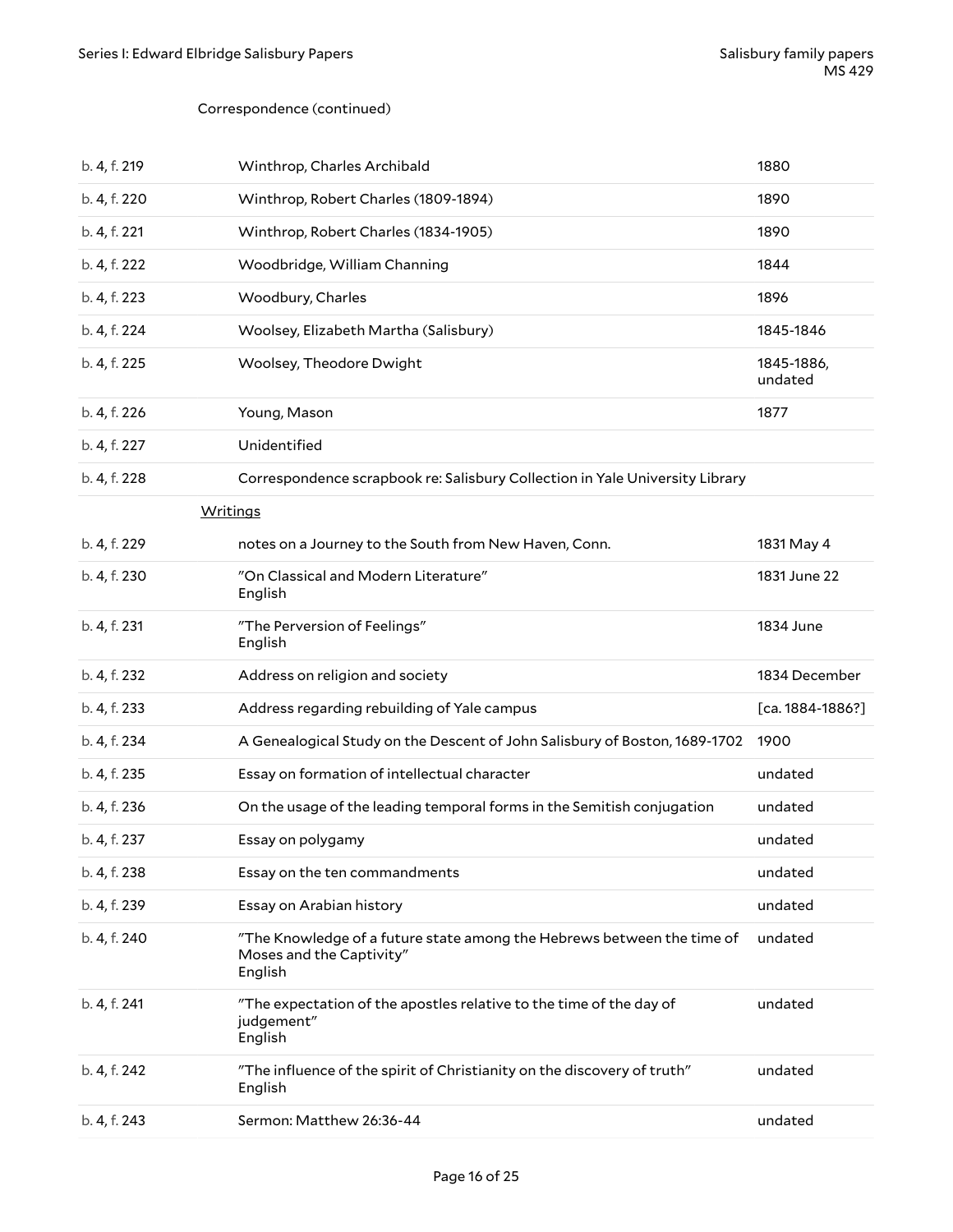### Writings (continued)

| b. 4, f. 244              | Sermon: II Timothy 3:6                                                                                                   |                                 |
|---------------------------|--------------------------------------------------------------------------------------------------------------------------|---------------------------------|
| b. 4, f. 245              | Sermon: I John 4:18                                                                                                      |                                 |
| b. 4, f. 246              | Miscellaneous notes and fragments                                                                                        |                                 |
| b.5, f.<br>247-251reel 1U | Journal of Travels in Europe<br>This material has been microfilmed. Patrons must use HM 234 instead of the<br>originals. | 1836 June 10 -<br>1839 August 6 |
| b. 6, f. 252              | Ms notes of Bopp's published Interpretation of the Fragments by Lassen in<br>Anthologia Sanscritta 76pp.                 | 1839                            |
| b. 6, f. 253              | notes of lectures by Professor Bopp on Greek and Latin Etymology with<br>Reference to the Sanscrit                       | 1839                            |
| b. 6, f. 254              | noten zu Vorträgen des Herrn Prof. Bopp über Sansc. - Gram. u einige<br>Gesänge des Nalus                                | 1838-1839                       |
| b. 6, f. 255              | noten zu Vorträgen des Herrn Prof. Bopp über das Diluvium etc. und den<br>Hitopadesa                                     | 1838-1839                       |
| b. 6, f. 256              | notes on Arabic and Semitic Culture and History                                                                          |                                 |
|                           | <b>Special Files</b>                                                                                                     |                                 |
| b. 6, f. 257-259          | Legal Documents and Financial Papers                                                                                     |                                 |
| b. 6, f. 260              | Documents and Copies of Documents relative to the Salisbury Professorship                                                |                                 |
| b. 6, f. 261              | William Dwight Whitney Memorial Material (Printed)                                                                       |                                 |
|                           | Diploma from Harvard University<br>See: Folio 24                                                                         | 1886                            |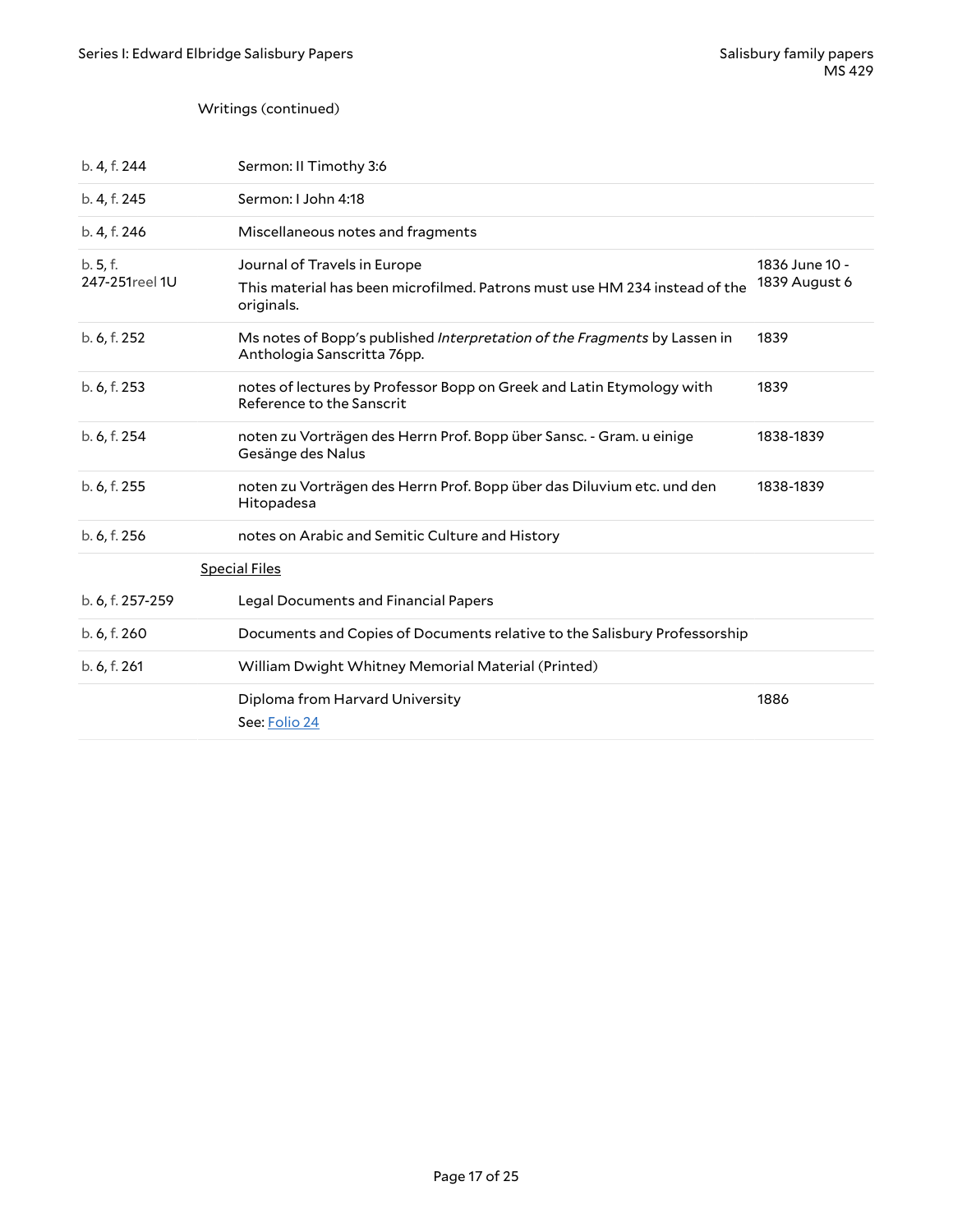# <span id="page-17-0"></span>**Series II: Genealogies**

Series II, Genealogies, also includes some oversize materials in boxes 16-23 which are shelved at the end of the collection. A separate listing for oversize materials is on page 25.

|               | Scrapbooks                                        |
|---------------|---------------------------------------------------|
| b. 7, f. 1    | Diodati genealogy                                 |
| b. 7, f. 2    | Griswold genealogy                                |
| b. 8, f. 3    | Salisbury "Family Memorials"                      |
| b. 8a, f. 4   | McCurdy "Family Histories and Genealogies"        |
| b. 9, f. 5    | McCurdy "Family Histories and Genealogies"        |
| b.9, f.6      | Extracts copied from genealogies, clippings, etc. |
| b. 10, f. 7-9 | Miscellaneous genealogical material               |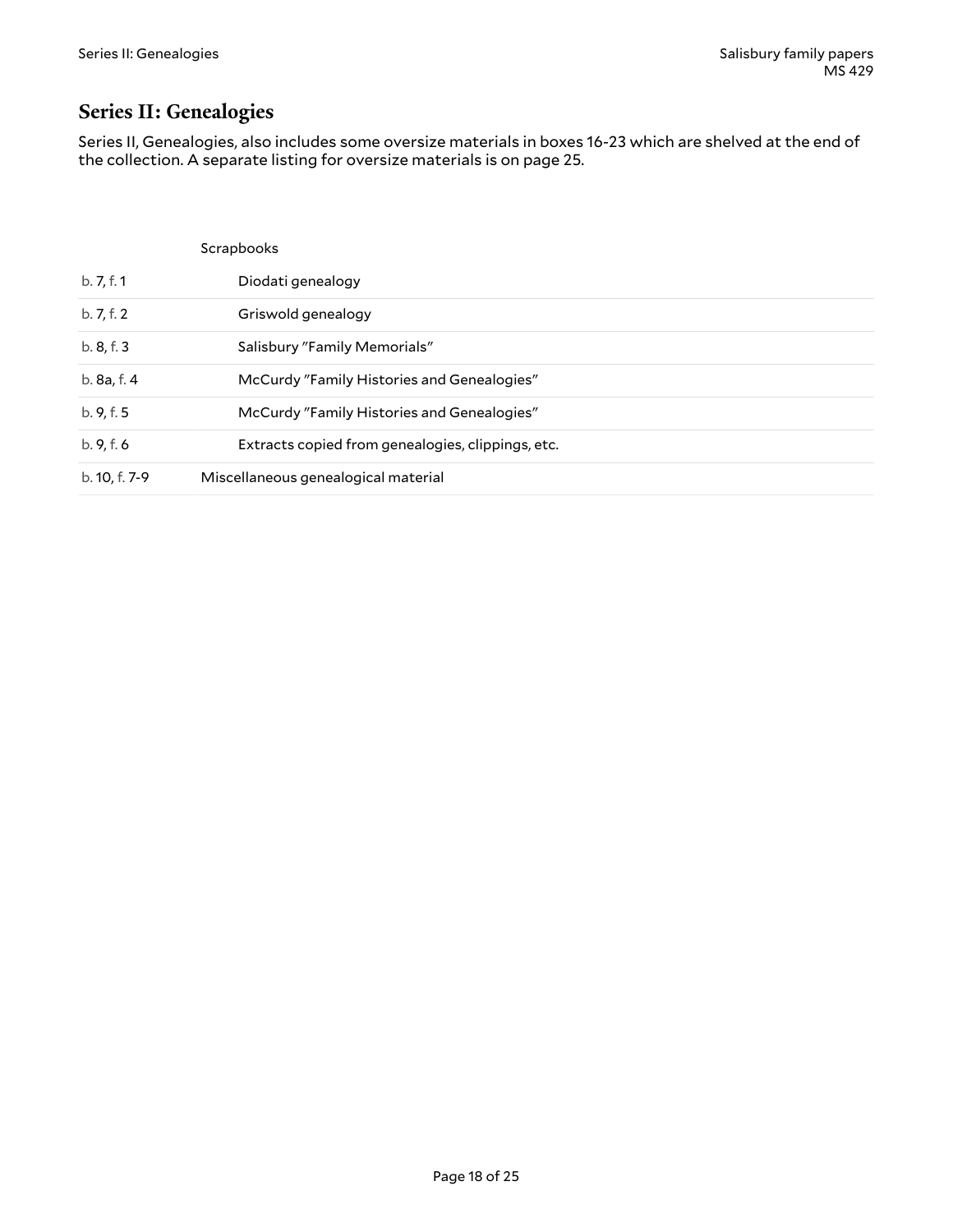# <span id="page-18-0"></span>**Series III: Family Papers, 1753-1865**

*(4 boxes)*

| b. 11, f. 1  | Breese, Elizabeth -- Diary fragments          | 1806-1824             |
|--------------|-----------------------------------------------|-----------------------|
| b. 11, f. 2  | Chevalier, Peter -- ALS to Mrs. Shippen       | 1772                  |
| b. 11, f. 3  | Gerry, Thomas -- ALS to Martha Salisbury      | 1759 October 1        |
| b. 11, f. 4  | Quincy, Edmund -- Two letters from            | 1756, 1757            |
|              | Salisbury, Abigail Breese (Correspondence of) |                       |
| b. 11, f. 5  | Alcott, A. May                                | [1825]                |
| b. 11, f. 6  | Austin, Sarah                                 | 1848, 1861            |
| b. 11, f. 7  | Bayard, A.M.                                  | undated               |
| b. 11, f. 8  | Breese, Catherine Hallett                     | 1844                  |
| b. 11, f. 9  | Breese, F.H.                                  | 1851                  |
| b. 11, f. 10 | Breese, Fanny [Francis Helen?]                | 1843                  |
| b. 11, f. 11 | Breese, Helen                                 | 1842                  |
| b. 11, f. 12 | Breese, Samuel                                | 1855                  |
| b. 11, f. 13 | Breese, Samuel Sidney                         | 1844-1848             |
| b. 11, f. 14 | Breisel, J. Salisbury                         | 1847                  |
| b. 11, f. 15 | Browne, Mary Andrews                          | undated               |
| b. 11, f. 16 | Cleveland, Abby (Salisbury)                   | [ca. 1804 1808]       |
| b. 11, f. 17 | Cutler, Francis Gallagher                     | 1858-1859,<br>undated |
| b. 11, f. 18 | Davenport, Elizabeth Sewall Leverett          | 1848                  |
| b. 11, f. 19 | Davis, Mary D.                                | 1864                  |
| b. 11, f. 20 | Emerson, G.B.                                 | 1828                  |
| b. 11, f. 21 | Gallagher, Joseph Steele                      | 1858                  |
| b. 11, f. 22 | Graves, Catherine Hallett Breese              | 1859, 1863            |
| b. 11, f. 23 | Hazard, Samuel                                | 1799, 1854-1855       |
| b. 11, f. 24 | Higginson, E.                                 | 1826, 1829            |
| b. 11, f. 25 | Higginson, Louise                             | 1834, undated         |
| b. 11, f. 26 | Higginson, M.L.                               | 1826                  |
| b. 11, f. 27 | Hodge, Dr. [underline]                        | 1861                  |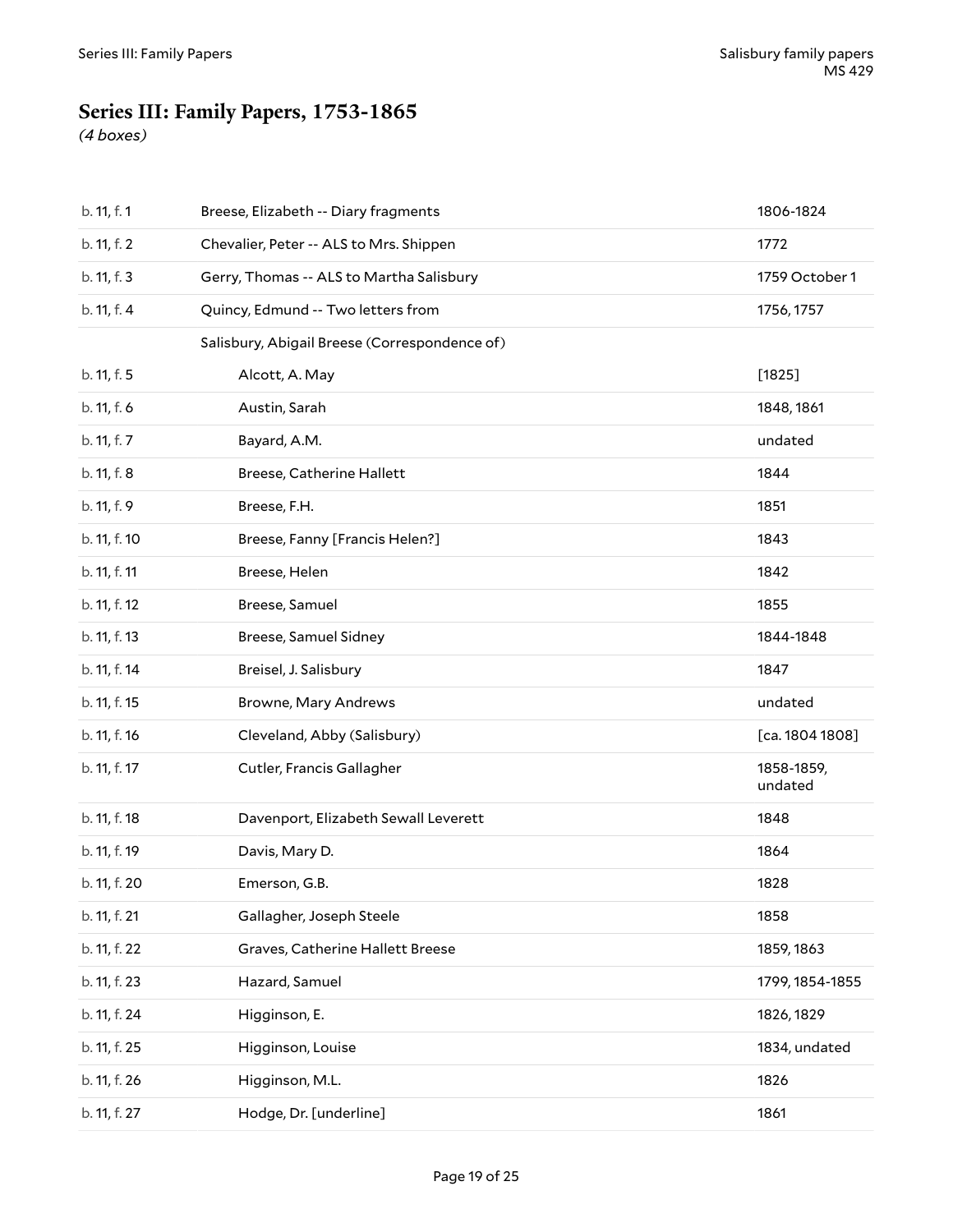#### Salisbury, Abigail Breese (Correspondence of) (continued)

| b. 11, f. 28  | Johnson, Sarah W.                             | undated               |
|---------------|-----------------------------------------------|-----------------------|
| b. 11, f. 29  | Joy, B.                                       | 1826-1836,<br>undated |
| b. 11, f. 30  | Keith, E.S.                                   | $[1840]$              |
| b. 11, f. 31  | Lind, Susan W.                                | 1843-1852             |
| b. 11, f. 32  | McClellan, R.L.                               | 1864                  |
| b. 11, f. 33  | Morse, Richard Cary                           | 1857, 1861            |
| b. 11, f. 34  | Morse, Samuel Finley Breese                   | 1838-1855             |
| b. 11, f. 35  | Morse, Sidney Edwards                         | 1858-1861             |
| b. 11, f. 36  | Norton, E.C.                                  | 1860                  |
| b. 11, f. 37  | Norton, John T.                               | 1860                  |
| b. 11, f. 38  | Packard, Susan Breese Gallagher               | 1861-1865             |
| b. 11, f. 39  | Platt, Sarah                                  | 1855                  |
| b. 11, f. 40  | Pond, Enoch                                   | 1850                  |
| b. 11, f. 41  | Phillips, Martha S.                           | 1829                  |
| b. 11, f. 42  | Proal, Susan B.                               | 1861                  |
| b. 11, f. 43  | Phillips, Rebecca Waldo (Salisbury)           | [pre-1805?]-<br>1827  |
| b. 11, f. 43  | Salisbury, Abigail Breese (Correspondence of) |                       |
| b. 11, f. 43a | Quincy, Anna                                  | 1849                  |
| b. 11, f. 44  | Redfield, George Snowden                      | 1863                  |
| b. 11, f. 45  | Rockwood, A.A.                                | 1861                  |
| b. 11, f. 45a | Salisbury, Abigail Salisbury Phillips         | 1838-1842             |
| b. 11, f. 45b | Salisbury, Edward Elbridge                    | 1833-1843             |
| b. 11, f. 46  | Salisbury, Elizabeth Tuckerman                | 1829-1833             |
| b. 11, f. 47  | Salisbury, Nancy                              | 1849                  |
| b. 11, f. 48  | Salisbury, Rebecca                            | 1848, 1855            |
| b. 11, f. 49  | Salisbury, Stephen, Jr.                       | 1826, 1829            |
| b. 11, f. 50  | Sands, Catherine Livingston                   | 1848                  |
| b. 11, f. 51  | Sands, Elizabeth                              | 1848, 1861            |
| b. 11, f. 52  | Smith, Edward                                 | 1861                  |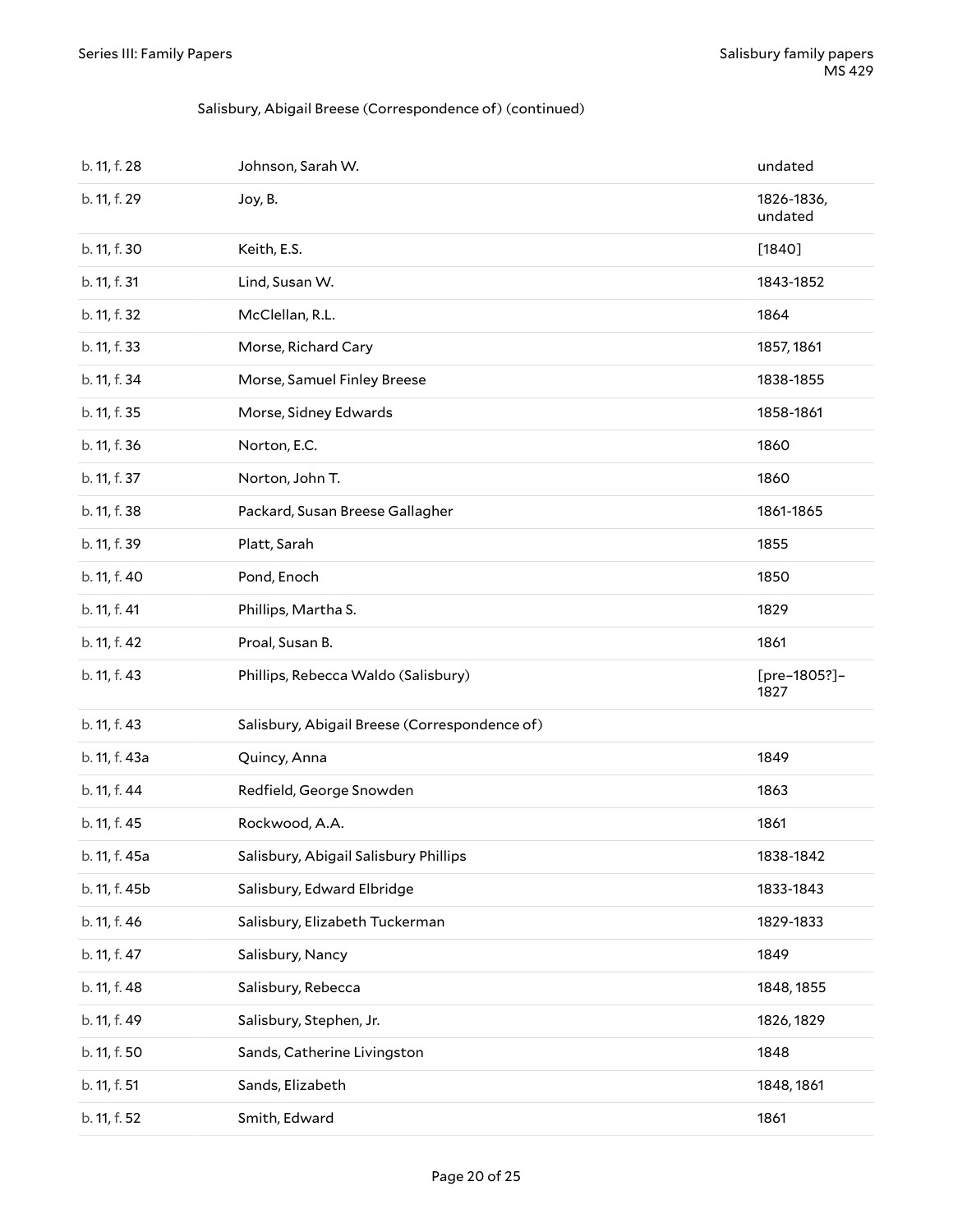#### Salisbury, Abigail Breese (Correspondence of) (continued)

| b. 11, f. 53  | Snow, S.M.                                              | [1826?]       |
|---------------|---------------------------------------------------------|---------------|
| b. 11, f. 54  | Snow, R.W.                                              | 1826-1844     |
| b. 11, f. 55  | Snowden, Arthur Henry                                   | 1860          |
| b. 11, f. 56  | Snowden, Ebenezer Hazard                                | 1848          |
| b. 11, f. 57  | Snowden, Robert Bayard                                  | 1864          |
| b. 11, f. 58  | Snowden, Samuel Breese                                  | 1824, 1851    |
| b. 11, f. 59  | Snowden, Samuel Finley                                  | 1842          |
| b. 11, f. 60  | Snowden, Susan Bayard                                   | 1842, 1848    |
| b. 11, f. 60a | Sohier, William Davies                                  | 1842          |
| b. 11, f. 61  | Stevens, Breese                                         | 1861          |
| b. 11, f. 62  | Stevens, Elizabeth                                      | 1848-1863     |
| b. 11, f. 63  | Stoddard, D.J.                                          | 1850          |
| b. 11, f. 64  | Tappen, Frances                                         | 1861          |
| b. 11, f. 65  | Tappan, John                                            | 1835-1855     |
| b. 11, f. 66  | Vermilye, Elizabeth Breese                              | 1848, 1859    |
| b. 11, f. 67  | Walker, Sarah Ann                                       | 1849          |
| b. 11, f. 68  | Walker, Thomas Read                                     | 1857          |
| b. 11, f. 69  | Walley, S.H.                                            | 1826          |
| b. 11, f. 70  | Wayland, H.L.                                           | 1861          |
| b. 11, f. 71  | Wisner, B.B.                                            | 1826          |
| b. 11, f. 71a | Woolsey, Elizabeth Martha Salisbury                     | 1833-1846     |
| b. 11, f. 71b | Woolsey, Theodore Dwight                                | 1846          |
| b. 11, f. 72  | Miscellaneous and Unidentified correspondence           | 1857, undated |
| b. 11, f. 73  | Commonplace Book (notes from Mosheim's Church History)  | 1792          |
| b. 11, f. 74  | Drawings                                                |               |
| b. 11, f. 75  | Salisbury, Josiah (1734-1761) Business letters received | 1756-1760     |
|               | Salisbury, Josiah (1781-1826) (Correspondence of)       |               |
| b. 11, f. 76  | [note from E.E. Salisbury]<br>English                   | 1880 March 15 |
| b. 11, f. 77  | Anderson, R.                                            | 1825          |
| b. 11, f. 78  | Blanchard, Elizabeth                                    | 1819          |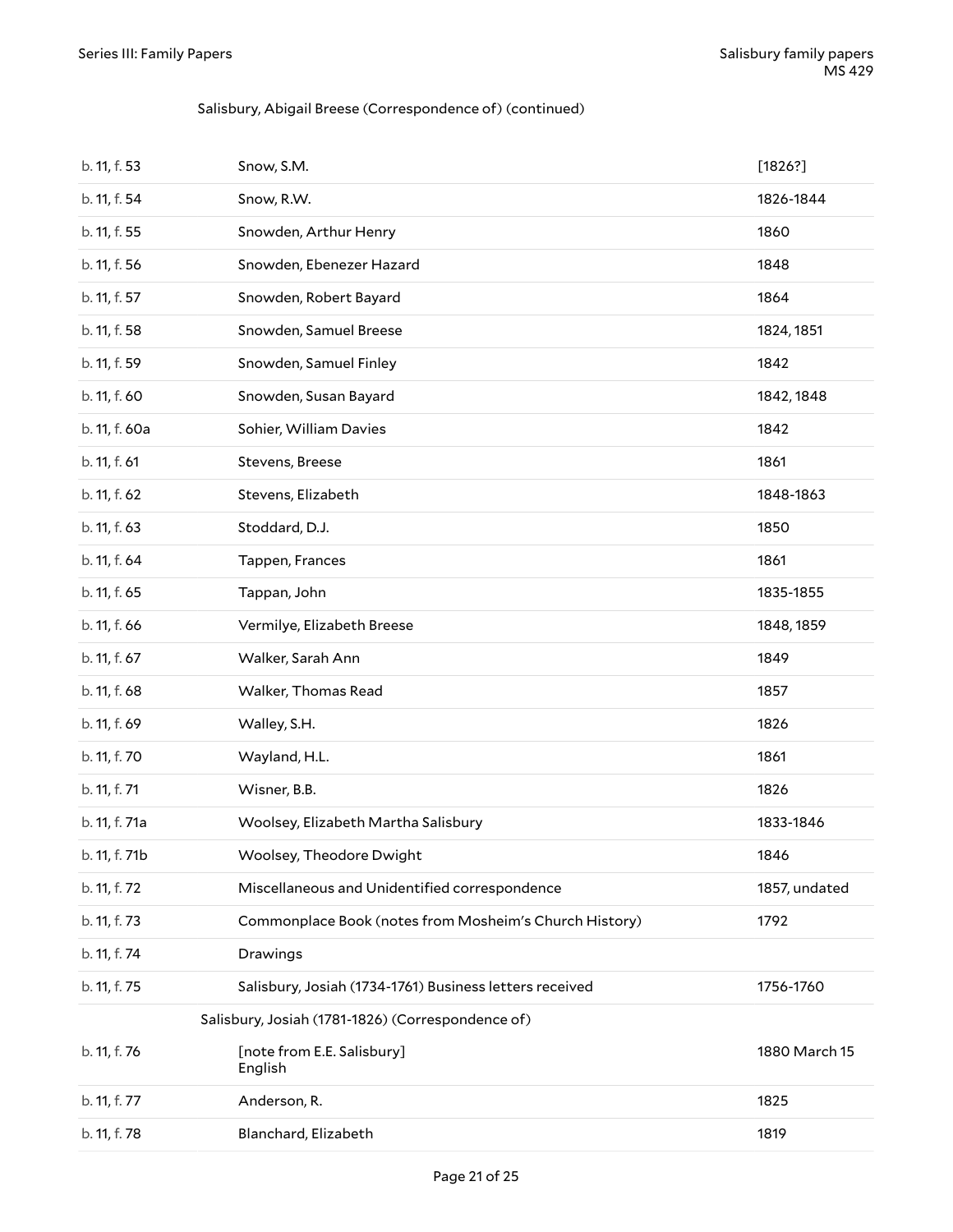#### Salisbury, Josiah (1781-1826) (Correspondence of) (continued)

| b. 11, f. 79   | Breese, Arthur                        | 1821-1825             |
|----------------|---------------------------------------|-----------------------|
| b. 12, f. 80   | Breese, Elizabeth                     | 1810, 1825            |
| b. 12, f. 81   | Breese, Samuel Livingston             | 1821                  |
| b. 12, f. 82   | Breese, Samuel Sidney                 | 1817-1823,<br>undated |
| b. 12, f. 83   | Breese, Sidney                        | 1821                  |
|                | Salisbury, Josiah (Correspondence of) |                       |
| b. 12, f. 84   | Brooks, C.                            | 1819                  |
| b. 12, f. 85   | Codman, John                          | 1824                  |
| b. 12, f. 86   | Dwight, Louis                         | 1825                  |
| b. 12, f. 87Fa | Farlan, Patrick M.                    | 1825                  |
| b. 12, f. 88   | Frothingham, N.L.                     | 1823                  |
| b. 12, f. 89   | Gallison, J.                          | 1819                  |
| b. 12, f. 90   | Green, Benjamin                       | 1801, 1803            |
| b. 12, f. 91   | Hazard, Ebenezer                      | 1815                  |
| b. 12, f. 92   | Hazard, Erskine                       | 1820                  |
| b. 12, f. 93   | Henry, Symmes C.                      | 1820                  |
| b. 12, f. 94   | Higginson, Stephen                    | 1801-1802, 1822       |
|                | Gomes, H.                             | 1824                  |
| b. 12, f. 95   |                                       |                       |
| b. 12, f. 96   | Jenks, William                        | 1822                  |
| b. 12, f. 97   | Leverett, John                        | 1814-1815             |
| b. 12, f. 98   | Miller, Samuel                        | 1809, 1820            |
| b. 12, f. 99   | Morse, J.                             | 1815, 1819            |
| b. 12, f. 100  | Rockwood, Daniel                      | 1819                  |
| b. 12, f. 101  | Rockwood, E.B.                        | 1819-1820             |
| b. 12, f. 102  | Rockwood, Ebenezer                    | 1825                  |
| b. 12, f. 103  | Ropes, William                        | 1824                  |
| b. 12, f. 104  | Salisbury, Abigail Breese             | 1812-1817             |
| b. 12, f. 105  | Salisbury, Rebecca                    | 1796-1802             |
| b. 12, f. 106  | Salisbury, Samuel                     | 1800-1816             |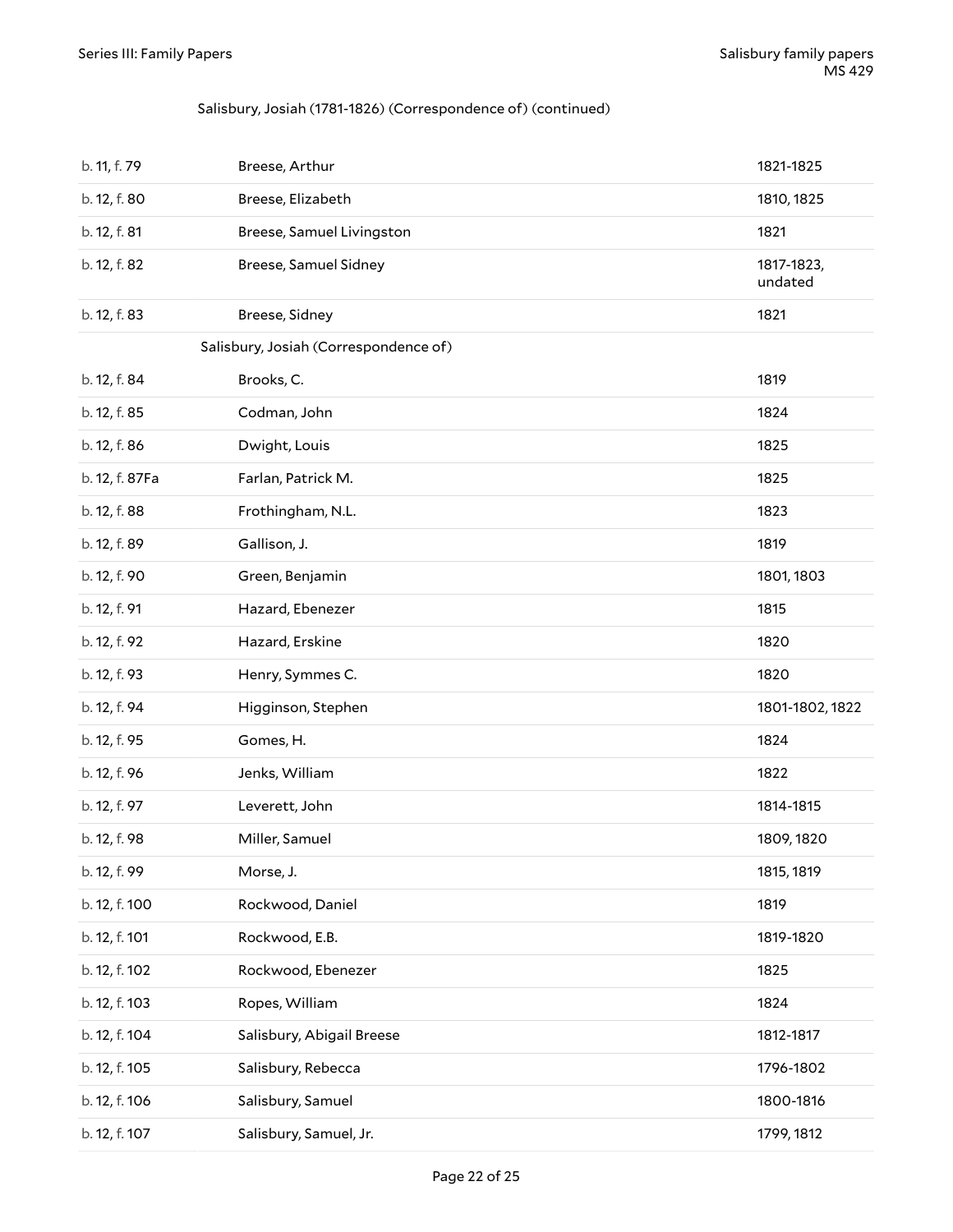#### Salisbury, Josiah (Correspondence of) (continued)

| b. 12, f. 108-117 | Salisbury, Stephen                                                                                                                                                                                                                                                                                                                                                                                                                                                                                       | 1794-1826               |
|-------------------|----------------------------------------------------------------------------------------------------------------------------------------------------------------------------------------------------------------------------------------------------------------------------------------------------------------------------------------------------------------------------------------------------------------------------------------------------------------------------------------------------------|-------------------------|
| b. 13, f. 118     | Salisbury, Stephen, Jr.                                                                                                                                                                                                                                                                                                                                                                                                                                                                                  | 1819-1826               |
| b. 13, f. 119     | Sewall, S.                                                                                                                                                                                                                                                                                                                                                                                                                                                                                               | 1823                    |
| b. 13, f. 120     | Snowden, S.F.                                                                                                                                                                                                                                                                                                                                                                                                                                                                                            | 1824                    |
| b. 13, f. 121     | Storrs, R.L.                                                                                                                                                                                                                                                                                                                                                                                                                                                                                             | 1823                    |
| b. 13, f. 122     | Stuart, Moses                                                                                                                                                                                                                                                                                                                                                                                                                                                                                            | 1815, undated           |
| b. 13, f. 123     | Thacher, P.D.                                                                                                                                                                                                                                                                                                                                                                                                                                                                                            | 1823                    |
| b. 13, f. 124     | Waldo, Daniel                                                                                                                                                                                                                                                                                                                                                                                                                                                                                            | 1819, 1821              |
| b. 13, f. 125     | Waldo, Sarah (and Rebecca)                                                                                                                                                                                                                                                                                                                                                                                                                                                                               | 1819                    |
| b. 13, f. 126     | Walley, S.H.                                                                                                                                                                                                                                                                                                                                                                                                                                                                                             | [1820?]                 |
| b. 13, f. 127     | Wisner, B.B.                                                                                                                                                                                                                                                                                                                                                                                                                                                                                             | 1822-1825,<br>undated   |
| b. 13, f. 128     | Woods, Leonard                                                                                                                                                                                                                                                                                                                                                                                                                                                                                           | 1819-1821               |
| b. 13, f. 129     | Miscellaneous and unidentified                                                                                                                                                                                                                                                                                                                                                                                                                                                                           | 1819-1825               |
| b. 13, f. 130     | notes of foreign travel                                                                                                                                                                                                                                                                                                                                                                                                                                                                                  | 1800-1802               |
| b. 13, f. 131     | Sermon fragments                                                                                                                                                                                                                                                                                                                                                                                                                                                                                         |                         |
| b. 13, f. 132     | Salisbury, Martha -- Drawing                                                                                                                                                                                                                                                                                                                                                                                                                                                                             |                         |
| b. 13, f. 133     | Salisbury, Samuel -- Correspondence                                                                                                                                                                                                                                                                                                                                                                                                                                                                      | 1818                    |
| b. 13, f. 133-145 | Salisbury, Samuel and Stephen                                                                                                                                                                                                                                                                                                                                                                                                                                                                            | 1771-1787,<br>1789-1806 |
| b. 13, f. 146     | Sewall, Joseph -- Letter from                                                                                                                                                                                                                                                                                                                                                                                                                                                                            | 1753                    |
| b. 13, f. 147     | Tappen, John -- Letter from                                                                                                                                                                                                                                                                                                                                                                                                                                                                              | 1818                    |
| b. 13, f. 148     | Waldo, Sarah -- Letter from                                                                                                                                                                                                                                                                                                                                                                                                                                                                              | 1826                    |
| b. 13, f. 149     | Salisbury Family -- Miscellaneous                                                                                                                                                                                                                                                                                                                                                                                                                                                                        |                         |
| b. 14, f. 150     | Salisbury, Rebecca -- 6 scrapbooks containing miscellaneous writings and<br>clippings - mainly on the subject of numismatics                                                                                                                                                                                                                                                                                                                                                                             |                         |
| b. 15, f. 150     | Salisbury, Edward Elbridge -- Family-memorials. A series of genealogical and<br>biographical monographs on the families of Salisbury, Aldworth-Elbridge, Sewall,<br>Pyldren-Dummer, Walley, Quincy, Gookin, Wendell, Breese, Chevalier-Anderson,<br>and Phillips. With fifteen pedigrees and an appendix. New Haven, Privately Printed,<br>1885. 696 p. Flyleaf inscription: Mary S. Gillette in memory of the author 1903 Mar;<br>from Evelyn McCurdy Salisbury. Half-title: In one volume-second half. |                         |
|                   | Three volumes of engravings (portraits, architectural and landscape scenes).<br>Added 1979 Nov.<br>See: boxes 21-23                                                                                                                                                                                                                                                                                                                                                                                      |                         |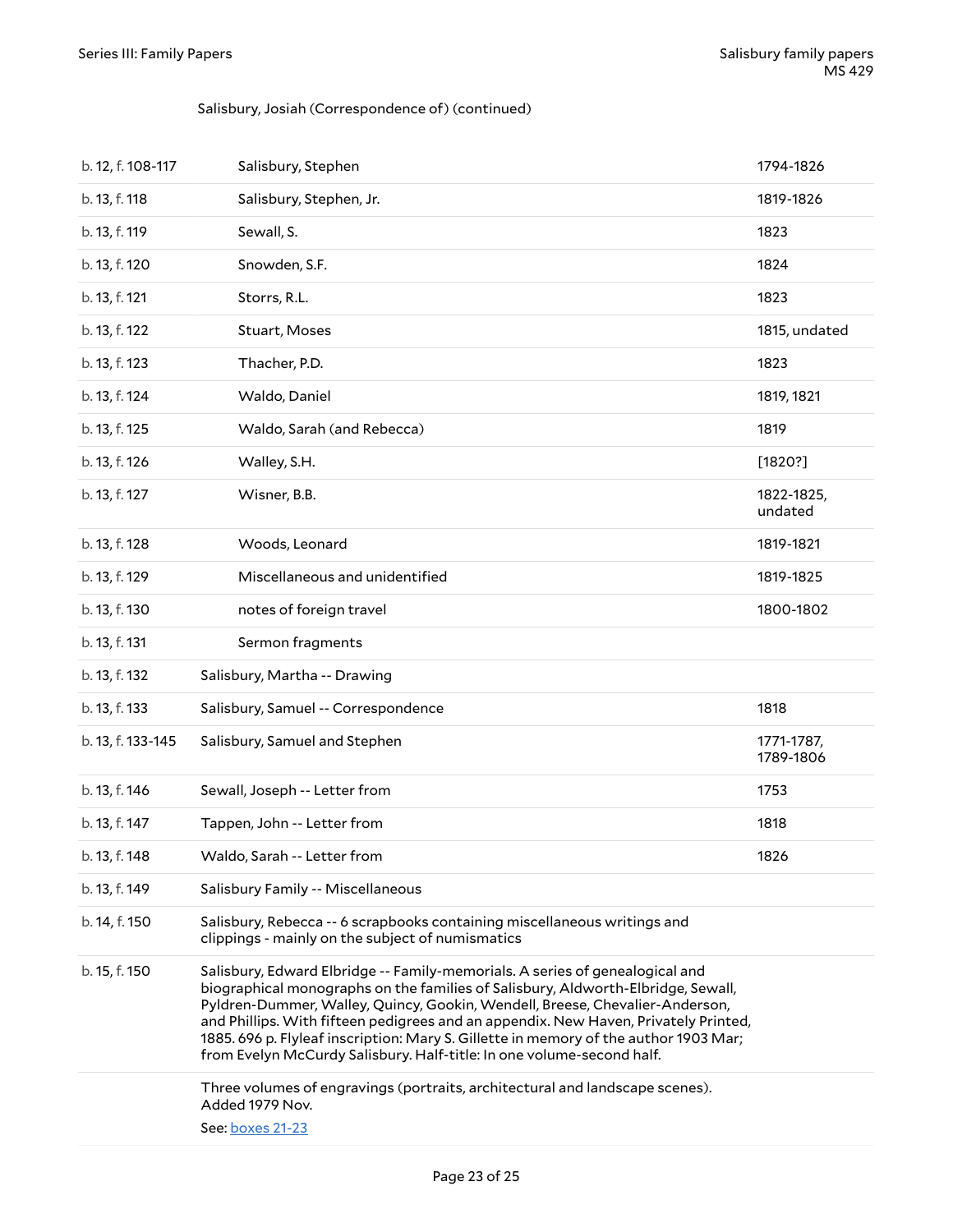### <span id="page-23-0"></span>**Oversize Materials**

<span id="page-23-2"></span><span id="page-23-1"></span>

|      | <b>From Series II</b>                                                                 |                     |
|------|---------------------------------------------------------------------------------------|---------------------|
| b.16 | Memorial volume on Judge McCurdy [scrapbook]                                          |                     |
| b.17 | Scrapbook of correspondence and documents pertaining to Salisbury Family<br>genealogy | Fadded 1972<br>Feb1 |
| b.18 | "Genealogical Collections Chester Correspondence"<br>English                          |                     |
| b.19 | "Somerby Collection of Salisbury Pedigrees"<br>English                                |                     |
| b.20 | "Genealogical Collections" [volumes 1 and 2]<br>English                               |                     |
|      | <b>From Series III</b>                                                                |                     |
| b.21 | Engravings [three volumes of portraits, architectural and landscape scenes]           |                     |
| b.22 | Engravings [three volumes of portraits, architectural and landscape scenes]           |                     |
| b.23 | Engravings [three volumes of portraits, architectural and landscape scenes]           |                     |
|      | <b>From Series I</b>                                                                  |                     |
| b.24 | Diploma from Harvard University                                                       | 1886                |